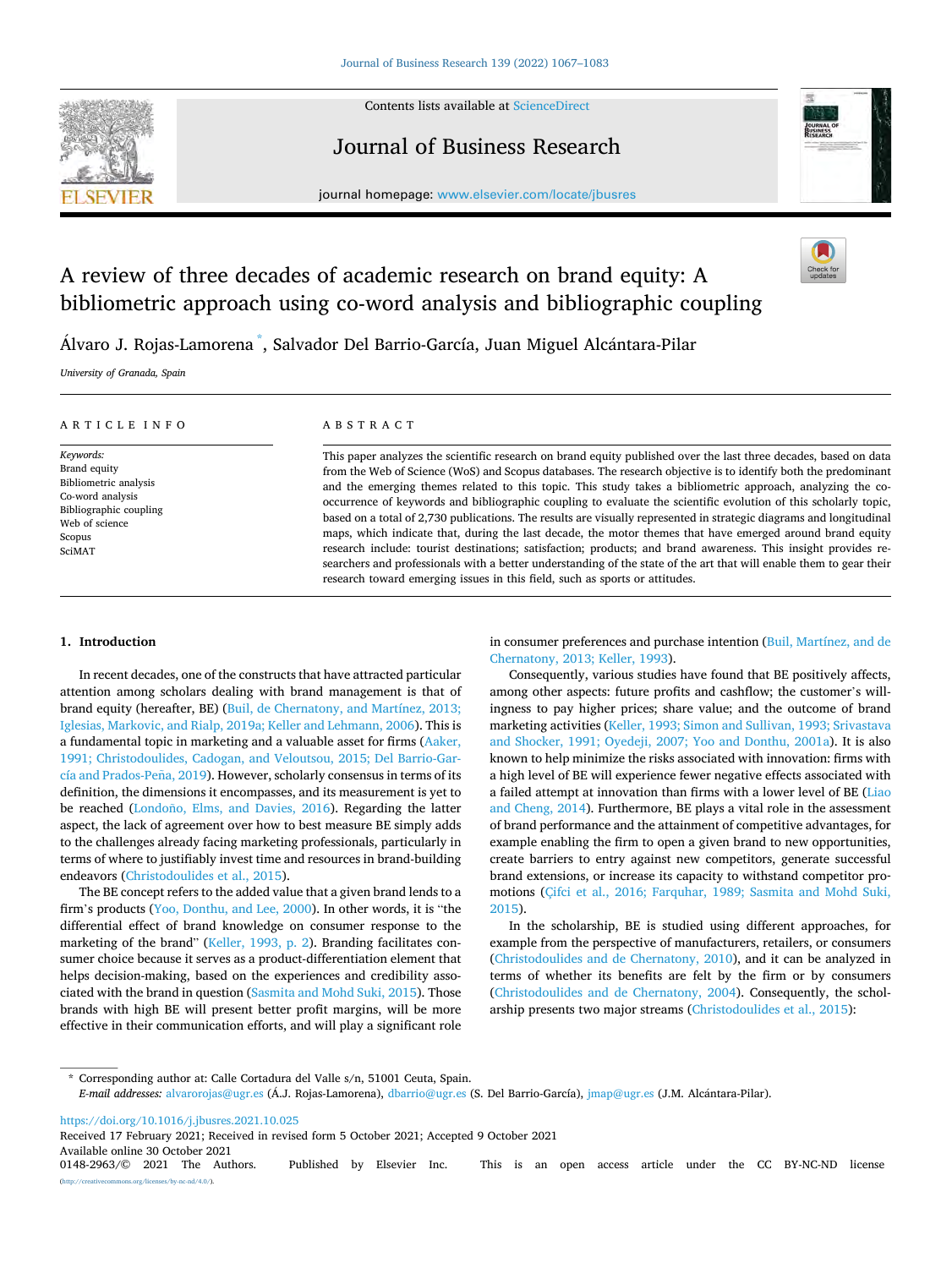- $\blacksquare$  The financial perspective, which focuses on quantifying the financial value of the brand for the firm ([Christodoulides and de](#page-14-0)  [Chernatony, 2010; Nguyen, Dadzie, and Davari, 2013](#page-14-0)). Here, the total value of a brand—as a distinguishable asset—can be sold or included in a balance sheet, given its monetary value [\(Buil, Martínez, and de Chernatony, 2013; Emari, Jafari, and](#page-13-0)  [Mogaddam, 2012; Feldwick, 1996; Kim and Kim, 2005; Nguyen](#page-13-0)  [et al., 2013; Simon and Sullivan, 1993\)](#page-13-0). This perspective was largely adopted in the earliest studies on BE, from the 1980s and 1990s ([Farquhar, 1989; Kamakura and Russell, 1993; Swait,](#page-14-0)  [Erdem, Louviere, and Dubelaar, 1993](#page-14-0)).
- **The consumer perspective, widely used since the late 1980s** [\(Keller, 2010\)](#page-14-0), began to receive strong attention in the 1990s [\(Tasci, 2020](#page-16-0)). Here, the concept is primarily known as customer-based brand equity (CBBE). This is a measure of the knowledge, attitudes, associations, and loyalties that con-sumers present in relation to a given brand [\(Buil, de Chernat](#page-13-0)[ony, and Martínez, 2013; Keller and Lehmann, 2006](#page-13-0)). Thus, the power of the brand lies in what customers learn, feel, see, and hear about it, thanks to their lived experiences ([Aaker, 1991;](#page-13-0)  Keller, 1993; Yoo and Donthu, 2001b, Londoño et al., 2016). It therefore represents the value that a brand adds to a product, based on customers' perceptions and the associations they make regarding that brand [\(Frank and Watchravesringkan,](#page-14-0)  [2016; Yoo and Donthu, 2001a](#page-14-0)).

The definitions and measurement scales proposed by [Aaker \(1991,](#page-13-0)  [1996\) and Keller \(1993, 2003\)](#page-13-0) are applied in, and supported by, numerous studies that consider the multidimensional character of BE ([Christodoulides et al., 2015\)](#page-14-0). [Aaker \(1991, 1996\)](#page-13-0) proposed five dimensions (brand loyalty, brand awareness, perceived quality, brand associations, and other propriety brand assets), while [Keller \(1993, 2003\)](#page-14-0)  focused on brand knowledge with two components, brand awareness and brand image. However, there is no definitive scholarly consensus on the dimensions, relationships, or measures of CBBE [\(Tasci, 2020\)](#page-16-0).

Alongside these two predominant research currents, there is a combined perspective incorporating both, thereby compensating for the possible deficiencies associated with the use of a single perspective (Kim [and Kim, 2005](#page-14-0)). This combined or overall approach can be found in the work of [Dyson, Farr, and Hollis \(1996\),](#page-14-0) for example, in which surveys were designed to measure the financial value associated with images and consumer-based brand associations. [Motameni and Shahrokhi](#page-15-0)  [\(1998\)](#page-15-0) proposed an overall measurement model that combined both perspectives, while [Srivastava and Shocker \(1991\)](#page-15-0) proposed that BE comprises two dimensions: brand strength and brand value. The former refers to the behaviors of, and the associations made by, consumers, distributors, and brand managers, while the second refers to the effect of the brand in terms of increasing current and future business profits. [Table 1](#page-2-0) summarizes the main works that have appeared in the literature on BE, showing different perspectives on it, its conceptual delimitation, dimensions, measurement of the construct, and scope of study.

In the last decade, interest in the topic of BE has expanded to incorporate research areas such as tourism and hospitality (e.g., [Frías-](#page-14-0)Jamilena et al., 2020; González-Mansilla, Berenguer-Contrí, and Serra-[Cantallops, 2019; Konecnik and Gartner, 2007\)](#page-14-0), restaurants (e.g., [Lin](#page-15-0)  and Chung, 2019; Rodríguez-López, Del Barrio-García, and Alcántara-[Pilar, 2020](#page-15-0)), sport (e.g., [Cornwell, Roy, and Steinard, 2001; Gladden and](#page-14-0)  [Funk, 2002; Wang and Tang, 2018; Wetzel, Hattula, Hammerschmidt,](#page-14-0)  [and Van Heerde, 2018](#page-14-0)), social networks (e.g., [Dwivedi, Johnson, Wilkie,](#page-14-0)  [and De Araujo-Gil, 2019; Godey et al., 2016; Kim and Ko, 2012; Llopis-](#page-14-0)Amorós, Gil-Saura, Ruiz-Molina, and Fuentes-Blasco, 2019), mobile telephony (e.g., [Yang et al., 2019\)](#page-16-0), and corporate social responsibility (CSR) (e.g., Hsu, 2012; Lai, Chiu, Yang, and Pai, 2010; Muniz, Guzmán, [Paswan, and Crawford, 2019\)](#page-14-0), among others. The importance of this construct and the numerous contributions (both theoretical and methodological) related to its conceptual delimitation, its measurement, or

its management in multiple areas of knowledge call for a more in-depth analysis of its evolution, related topics, and research trends (current and future).

To achieve a better understanding of the scientific contributions related to this topic and to comprehend the full scope of the literature that has been generated around it, the present study takes a bibliometric approach to survey the scientific output to date. Bibliometric analysis has been applied in many disciplines in recent years to raise awareness of their value, describe their evolution, and identify the predominant themes over time, while providing academics and professionals with a better understanding of the state of the art of the discipline in question. Examples of this type of study can be found in diverse fields such as consumer research ([Jia, Zhou,](#page-14-0)  [and Allaway, 2018; Zuschke, 2020](#page-14-0)), financial marketing (Muñoz-Leiva, Sánchez-Fernández, Liébana-Cabanillas, and Martínez-Fiestas, 2013), business-to-business marketing (Kumar, Sharma, and Salo, 2019; Möller [and Halinen, 2018\)](#page-15-0), management information systems [\(Culnan, 1986\)](#page-14-0), integrated marketing communications (Muñ[oz-Leiva et al., 2015\)](#page-15-0), comparative advertising (Del Barrio-García, Muñoz-Leiva, and Golden, [2020](#page-14-0)), brand personality ([Radler, 2018](#page-15-0)), strategic management ([Vogel and](#page-16-0)  [Güttel, 2013\)](#page-16-0), business capabilities ([Kouropalatis, Giudici, and Acar,](#page-15-0)  [2019](#page-15-0)), socially-responsible consumer behavior (Nova-Reyes, Muñoz-[Leiva, and Luque-Martinez, 2020](#page-15-0)), restaurant tourism (Rodríguez-López, Alcántara-Pilar, Del Barrio-García, and Muñoz-Leiva, 2020), medical tourism (De la Hoz-Correa, Muñ[oz-Leiva, and Bakucz, 2018](#page-14-0)), qualitative research in marketing ([Murgado-Armenteros et al., 2015\)](#page-15-0), service research [\(Donthu, Gremler, Kumar, and Pattnaik, 2020a\)](#page-14-0), and strategic marketing [\(Donthu, Kumar, Paul, Pattnaik, and Strong, 2020b\)](#page-14-0).

In the specific field of branding scholarship, there are some bibliometric studies on collateral aspects such as brand positioning ([Sciasci,](#page-15-0)  [Garcia, and Galli, 2012\)](#page-15-0), place branding ([Ma, Schraven, de Bruijne, De](#page-15-0)  [Jong, and Lu, 2019\)](#page-15-0), brand personality ([Lara-Rodríguez, Rojas-](#page-15-0)[Contreras, and Oliva, 2019\)](#page-15-0), or brand experience [\(Zha, Melewar, For](#page-16-0)[oudi, and Jin, 2020\)](#page-16-0). However, to the best of our knowledge, given the absence of bibliometric studies that address the subject of BE and the outstanding importance of this concept, the present study is the first systematic quantitative analysis of BE research that applies a bibliometric approach using co-word analysis, science mapping and bibliographic coupling. The study is therefore intended to directly address this lacuna in the literature, in the quest for a better understanding of the state of the art and its thematic evolution from its origins to the present. To this end, we propose a series of research questions that we will answer throughout this paper and that also serve as an index:

- RQ1: What is the trajectory of evolution of the scientific articles on BE published to date?
- RQ2: Which journals publish the most articles on BE?
- RQ3: Who are the most prolific authors on this topic?
- RQ4: Which articles have achieved the highest impact in terms of number of citations?
- RQ5: What are the motor themes and emerging themes related to the topic in each of the time periods studied?
- RQ6: What have been the predominant research themes related to BE in the last five years?

[Section 2](#page-3-0) details the methodology employed in the study and the data collection and debugging processes followed. Subsequently, the results are presented, highlighting the most influential journals, authors, and articles in the field of BE research. The results of the bibliometric analysis by co-word and bibliographic coupling are also shown.

This paper responds to the need to examine aspects related to BE research as an essential asset for marketing. The study makes two main contributions to the literature dealing with BE. First, it captures all of the scientific output on BE generated in the last 30 years (1990–2019) and referenced in the WoS and Scopus databases covering those scientific publications with the greatest global impact. This renders it the most comprehensive and exhaustive study to date on BE research, which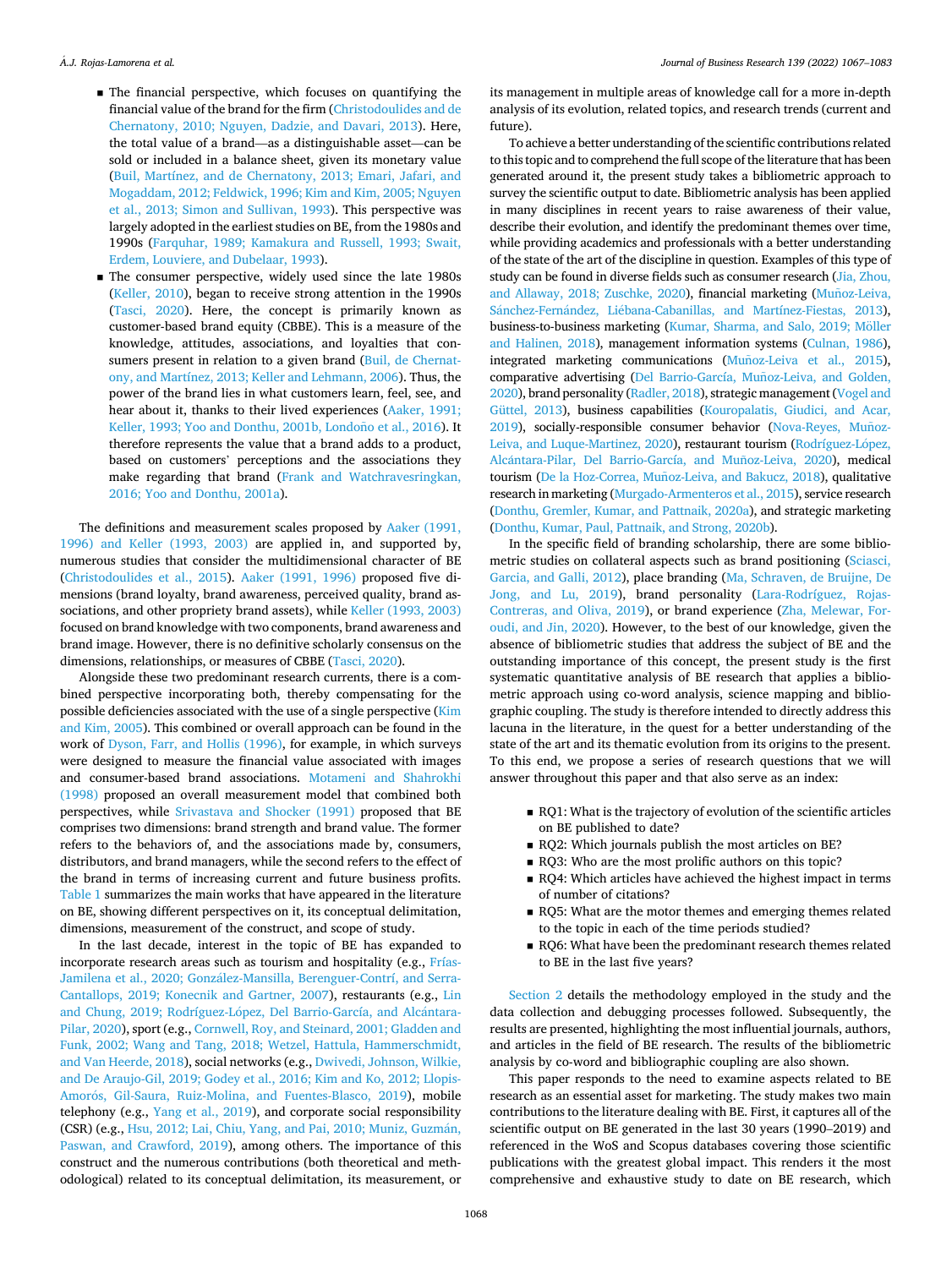<span id="page-2-0"></span>

| Article                                        | BЕ<br>approach    | Conceptualization                                                                                                                                                                                                                                                                                 | <b>Dimensions</b>                                                                                                                       | Measurement                                                                                                       | Research field                                                                         |
|------------------------------------------------|-------------------|---------------------------------------------------------------------------------------------------------------------------------------------------------------------------------------------------------------------------------------------------------------------------------------------------|-----------------------------------------------------------------------------------------------------------------------------------------|-------------------------------------------------------------------------------------------------------------------|----------------------------------------------------------------------------------------|
| Aaker (1991)                                   | CBBE              | A set of assets and liabilities linked to a<br>brand, its name and symbol that add to or<br>subtract from the value provided by a<br>product or service to the customers.                                                                                                                         | Brand awareness, perceived<br>quality, brand associations, and<br>brand loyalty                                                         | Conceptual paper                                                                                                  | Brands in general                                                                      |
| Keller (1993)                                  | CBBE              | The differential effect of brand knowledge on<br>consumer response to the marketing of the<br>brand                                                                                                                                                                                               | Brand Awareness (Recall and<br>Recognition) Brand Image                                                                                 | Conceptual paper                                                                                                  | Brands in general                                                                      |
| Simon and Sullivan<br>(1993)                   | <b>FBBE</b>       | The incremental cash flows which accrue to<br>branded products over unbranded products                                                                                                                                                                                                            | (Attributes, Benefits, Attitudes)<br>Macro and micro approaches                                                                         | Estimation technique to<br>extract BE from firm's other<br>assets                                                 | Macro for a sample of<br>industries and<br>companies; micro for<br>Coca-Cola and Pepsi |
| Kamakura and<br><b>Russell (1993)</b>          | <b>CBBE</b>       | The utility associated with the product<br>features and the value attached to the brand<br>names                                                                                                                                                                                                  | Perceived value, brand<br>dominance, intangible value                                                                                   | Scanner-data                                                                                                      | Hotels                                                                                 |
| Park and Srinivasan<br>(1994)                  | CBBE              | The added value endowed by the brand to the<br>product.                                                                                                                                                                                                                                           | Attribute-based and non<br>attribute-based components.                                                                                  | Conjoint analysis                                                                                                 | Toothpaste and<br>mouthwash                                                            |
| Cobb-Walgren et al.<br>(1995)                  | CBBE              | Apply Aaker's (1991) and Keller's (1993)<br>definitions                                                                                                                                                                                                                                           | Brand awareness, advertising<br>awareness, perceived quality,<br>brand associations                                                     | Perceptual components of<br>Aaker (1991) definition                                                               | Hotels and households<br>cleaners                                                      |
| Aaker (1996)                                   | CBBE              | Aaker's (1991) and market-based<br>perspective (market behavior of the brand)                                                                                                                                                                                                                     | Brand awareness, perceived<br>quality, brand associations, and<br>brand loyalty                                                         | Conceptual                                                                                                        | Brands in general                                                                      |
| Yoo et al. (2000)                              | CBBE              | The incremental utility or value added to a<br>product by its brand name.                                                                                                                                                                                                                         | Associations with awareness,<br>perceived quality, loyalty                                                                              | 15 items scale $+$ 4 items<br>Overall brand equity                                                                | Athletic shoes, camera<br>film and color<br>television sets                            |
| <b>Yoo and Donthu</b><br>(2001)                | CBBE              | Consumers' different response between a<br>focal brand and an unbranded product when<br>both have the same level of marketing stimuli<br>and product attributes.                                                                                                                                  | Brand loyalty, perceived<br>quality, awareness/associations                                                                             | 10 items scale $+$ 4 items<br>Overall brand equity                                                                | Athletic shoes, camera<br>film and color<br>television sets                            |
| Ailawadi et al.<br>(2003)                      | <b>FBBE</b>       | The marketing effects or outcomes that<br>accrue to a product with its brand name<br>compared with those that would accrue if the<br>same product did not have the brand name                                                                                                                     | Revenue premium measure                                                                                                                 | Revenue premium measure<br>over a private label product                                                           | Consumer packaged<br>goods industry                                                    |
| Netemeyer et al.,<br>(2004)                    | CBBE              | Aaker's (1991) and Keller's (1993)                                                                                                                                                                                                                                                                | Perceived quality, perceived<br>value for the cost, uniqueness,<br>and the willingness to pay a<br>price premium                        | 16 items                                                                                                          | Fast-food restaurant,<br>Colas, Pastes, Jeans,<br>Shoes                                |
| Srinivasan et al.<br>(2005)                    | CBBE              | The incremental contribution per year<br>obtained by the brand in comparison to the<br>underlying product (or service) with no<br>brand-building efforts.                                                                                                                                         | Brand awareness, attribute<br>perception biases, and non-<br>attribute preference                                                       | Direct and indirect effects of<br>sources on choice probability                                                   | Digital cellular phone<br>market                                                       |
| Pappu et al. (2005)                            | CBBE              | The value endowed by the brand to the<br>product.                                                                                                                                                                                                                                                 | Brand awareness, associations,<br>perceived quality, and loyalty                                                                        | 13 items                                                                                                          | Car and Tv brands                                                                      |
| Konecnik and<br>Gartner (2007)                 | CBBE              | The sum of factors (or dimensions)<br>contributing to a brand's value in the<br>consumer's mind.                                                                                                                                                                                                  | Awareness, image, quality, and<br>loyalty                                                                                               | 37 items                                                                                                          | Destination - Slovenia                                                                 |
| Buil et al. (2008)                             | CBBE              | Aaker's (1991)                                                                                                                                                                                                                                                                                    | Brand awareness, perceived<br>quality, brand loyalty, brand<br>associations (perceived value,<br>brand personality and<br>organization) | 21 items                                                                                                          | Soft drinks,<br>sportswear, cars, and<br>consumer electronics                          |
| Christodoulides and<br>de Chernatony<br>(2010) | CBBE              | A set of perceptions, attitudes, knowledge,<br>and behaviors on the part of consumers that<br>results in increased utility and allows a brand<br>to earn greater volume or greater margins<br>than it could without the brand name.                                                               | Review paper                                                                                                                            | Review paper                                                                                                      | Review paper                                                                           |
| Chen (2010)                                    | CBBE/<br>Green BE | A set of brand assets and liabilities about<br>green commitments and environmental<br>concerns linked to a brand, its name and<br>symbol that add to or subtract from the value<br>provided by a product or service.                                                                              | Overall brand equity                                                                                                                    | 4 items based on Yoo et al<br>(2000), Yoo and Donthu<br>(2001) and Delgado-Ballester<br>and Munuera-Alemán (2005) | Information and<br>electronics products                                                |
| Nam et al (2011)                               | <b>CBBE</b>       | Brady et al. (2008) definition: a perception of<br>belief that extends beyond mere familiarity<br>to an extent of superiority that is not<br>necessarily tied to specific action. Familiarity<br>does not imply belief in superiority  Brand<br>equity does not imply action, only<br>perception. | Physical quality, staff<br>behaviour, ideal self-<br>congruence, brand<br>identification and lifestyle-<br>congruence                   | 16 items                                                                                                          | Hotel and restaurant<br>industry                                                       |
| Spry et al (2011)                              | CBBE              | The incremental value added by a brand<br>name to a product.                                                                                                                                                                                                                                      | Brand awareness, associations,<br>loyalty and perceived quality                                                                         | Field experiment $+$<br>questionnaire                                                                             | Plasma TV and USB                                                                      |
| Schivinski and<br>Dabrowski (2015)             | CBBE              | Aaker's (1991)                                                                                                                                                                                                                                                                                    | Brand awareness/associations,<br>perceived quality and brand<br>loyalty                                                                 | 10 items                                                                                                          | Non-alcoholic<br>beverages, clothing                                                   |

(*continued on next page*)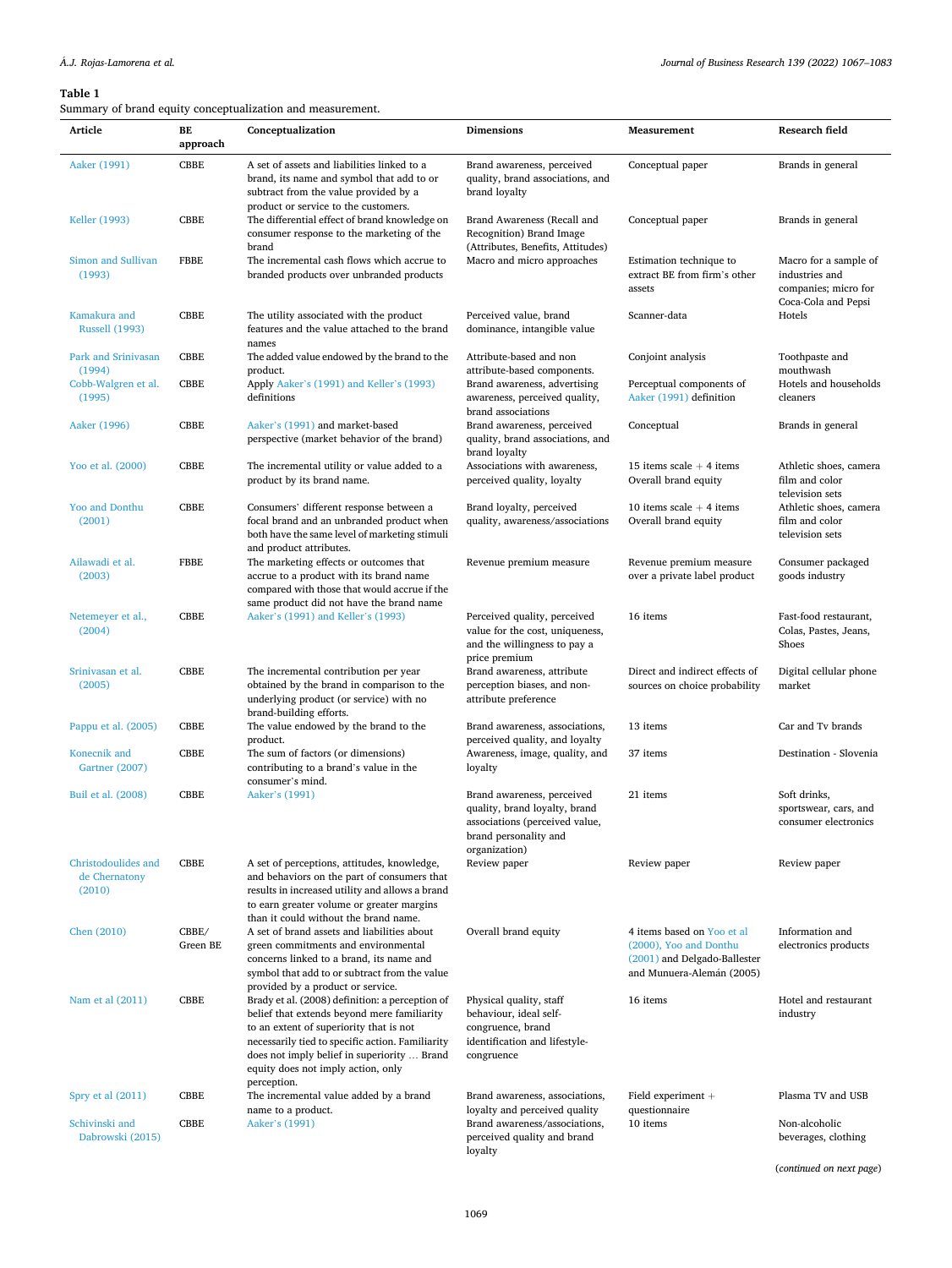*Journal of Business Research 139 (2022) 1067–1083*

<span id="page-3-0"></span>**Table 1** (*continued* )

| Article                         | <b>BE</b><br>approach | Conceptualization                                                                                                             | <b>Dimensions</b>                                                                                                                           | Measurement                                                                         | Research field                          |
|---------------------------------|-----------------------|-------------------------------------------------------------------------------------------------------------------------------|---------------------------------------------------------------------------------------------------------------------------------------------|-------------------------------------------------------------------------------------|-----------------------------------------|
|                                 |                       |                                                                                                                               |                                                                                                                                             |                                                                                     | and mobile network<br>providers.        |
| Godey et al (2016)              | <b>CBBE</b>           | Keller's (1993)                                                                                                               | Brand awareness and Brand<br>image                                                                                                          | 7 items based on Kim and<br>Hyun (2011)                                             | Luxury sector                           |
| Cifci et al. (2016)             | <b>CBBE</b>           | Aaker's (1991) and Keller (1993)                                                                                              | Yoo and Donthu (2001) and<br>Nam et al. (2011) dimensions.                                                                                  | Cross validation of Yoo and<br>Donthu's (2001) and Nam et<br>al (2011) CBBE models. | Global fashion brands                   |
| Frías-Jamilena et al.<br>(2017) | <b>CBBE</b>           | Aaker's (1991, 1996) and Keller's (1993,<br>2003)                                                                             | Destination brand awareness,<br>brand quality, brand image,<br>brand loyalty, brand value and<br>Overall destination brand<br>equity (ODBE) | 19 items $+$ 4 items ODBE                                                           | Destination                             |
| Heinberg et al<br>(2018)        | <b>CBBE</b>           | Aaker's (1991)                                                                                                                | Overall Brand equity                                                                                                                        | 3 items based on Yoo et al.<br>(2000)                                               | Toiletries and the<br>beverage segments |
| Iglesias et al.<br>(2019a)      | <b>CBBE</b>           | A relational market-based asset generated by<br>means of interactions and relationships<br>between brands and their customers | Overall Brand equity                                                                                                                        | 3 items based on Yoo et al.<br>(2000)                                               | Banking industry                        |

Source: The authors.

illuminates the structure of the conceptual subdomains of this topic and identifies the primary issues of interest to scholars over three decades of academic research. Second, the results provide a snapshot of the thematic evolution of BE research over the past 30 years. This enables us to identify the central themes in each decade and to determine how they have transformed over time, from the fledgling stage of BE research to the current consolidated stage. The results of this analysis will provide academics and professionals with a better understanding of the state of the art and point to potential trajectories for future research, taking into account both the motor themes and emerging or transversal themes in the research field.

# **2. Methodology**

# *2.1. Bibliometric analysis: Data collection and analysis*

From among the various bibliographic databases in existence, we opted to extract the data for this research from the WoS and Scopus databases, which are widely used in bibliometric studies (e.g., [Del](#page-14-0)  Barrio-Garcia et al., 2020; Muñoz-Leiva, Viedma-del-Jesús, Sánchez-Fernández, and López-Herrera, 2012; Muñoz-Leiva et al., 2015; Rodríguez-López et al., 2020), for a wider coverage. The data were downloaded from the WoS core collection and Scopus for the period 1990–2019 using the following search query, with no restriction on the scientific field:

# Query:  $TS = "Brand equity"$

The rationale for selecting this timeframe was that there are hardly any relevant studies prior to 1990 indexed in both databases. We focused our search on journal articles as the unit of analysis, as the academic community considers such publications to be the most up-todate source of knowledge in the field of marketing ([Del Barrio-García](#page-14-0)  [et al., 2020; Leone, Robinson, Bragge, and Somervuori, 2012](#page-14-0)). Having initially obtained a total of 2,307 items in WoS and 2,322 items in Scopus, we then screened them to detect and eliminate duplications and remove any article not related directly to the topic under study. The final sample comprised 2,730 scientific articles that included a total of 7,426 keywords. These had to be refined through a normalization process to homogenize words in the singular and plural (e.g., "consumer" and "consumers"), words featuring typographical errors, or words in British vs. American English (e.g., "behavior" vs. "behaviour"). In addition, to avoid distorting the results of the analysis and to be able to identify the primary topics and research trends more clearly, we removed the search term itself ("brand equity") from the set of keywords. In addition, a process of standardization of the names of authors and journals was also carried out, since some of the records in WoS and Scopus have different nomenclatures, for instance "Keller, KL" vs. "Keller, Kevin, L." or *Journal* 

*of Product & Brand Management* vs. *Journal of Product and Brand Management*. After these adjustments and the complete debugging process, the final number of keywords to be analyzed stood at 2,551.

We divided the overall timeframe, 1990–2019, into three decades to facilitate the longitudinal analysis of the evolution of the relevant themes: 1990–2000, 2001–2010, and 2011–2019. These three decades correlate to an initial phase of research around the concept of BE (comprising 107 articles), a second phase, characterized by continued growth (531 articles), and a third phase in which extensive research output was published (2,092 articles).

# *2.2. Analytical tools used*

To obtain the list of items, we used the *WoS Analyze Results* and *Scopus Analyze Search Results* tools; to carry out the co-word analysis and produce the scientific maps of the co-occurrence of keywords, we used SciMAT software (Cobo, López-Herrera, Herrera-Viedma, and Herrera, [2012\)](#page-14-0); and, to perform the bibliographic coupling, we used VOSviewer software.

Co-word analysis is a powerful tool that enables the interactions between keywords in a scientific field to be identified, described, and represented visually (Muñoz-Leiva et al., 2015; Del Barrio-García et al., [2020\)](#page-15-0). This tool analyzes the frequency of co-occurrence of two keywords—that is, it quantifies the number of documents (in this case, articles) in which these words appear together. The relative prominence of each theme addressed in the scientific articles indexed in WoS is presented using strategic diagrams provided by SciMAT. These are presented on the basis of four quadrants divided by two axes referring to density and centrality, respectively (see [Fig. 1](#page-4-0), a) [\(Cobo et al., 2012\)](#page-14-0).

Density measures the internal strength of the keywords or thematic network, while centrality refers to the degree of interaction between different networks. Thus, in the high-density and high-centrality quadrant, we would find the primary research themes that attract the most scientific output and citations related to this topic—that is, the "motor themes". By contrast, in the low-density, low-centrality quadrant we find emerging themes or those fading out. The upper left-hand quadrant, representing high density and low centrality, refers to those themes that are highly developed internally but isolated—unconnected to other networks. Finally, in the lower right-hand quadrant (low density and high centrality), we find those essential or core themes that cut across various areas of knowledge.

The right half of [Fig. 1,](#page-4-0) (b), shows an example of the relationships between different thematic networks that would be included in the strategic diagram. The size of each sphere is proportional to the number of articles that contain the keyword, while the thickness of the lines connecting the spheres is proportional to the co-occurrence between the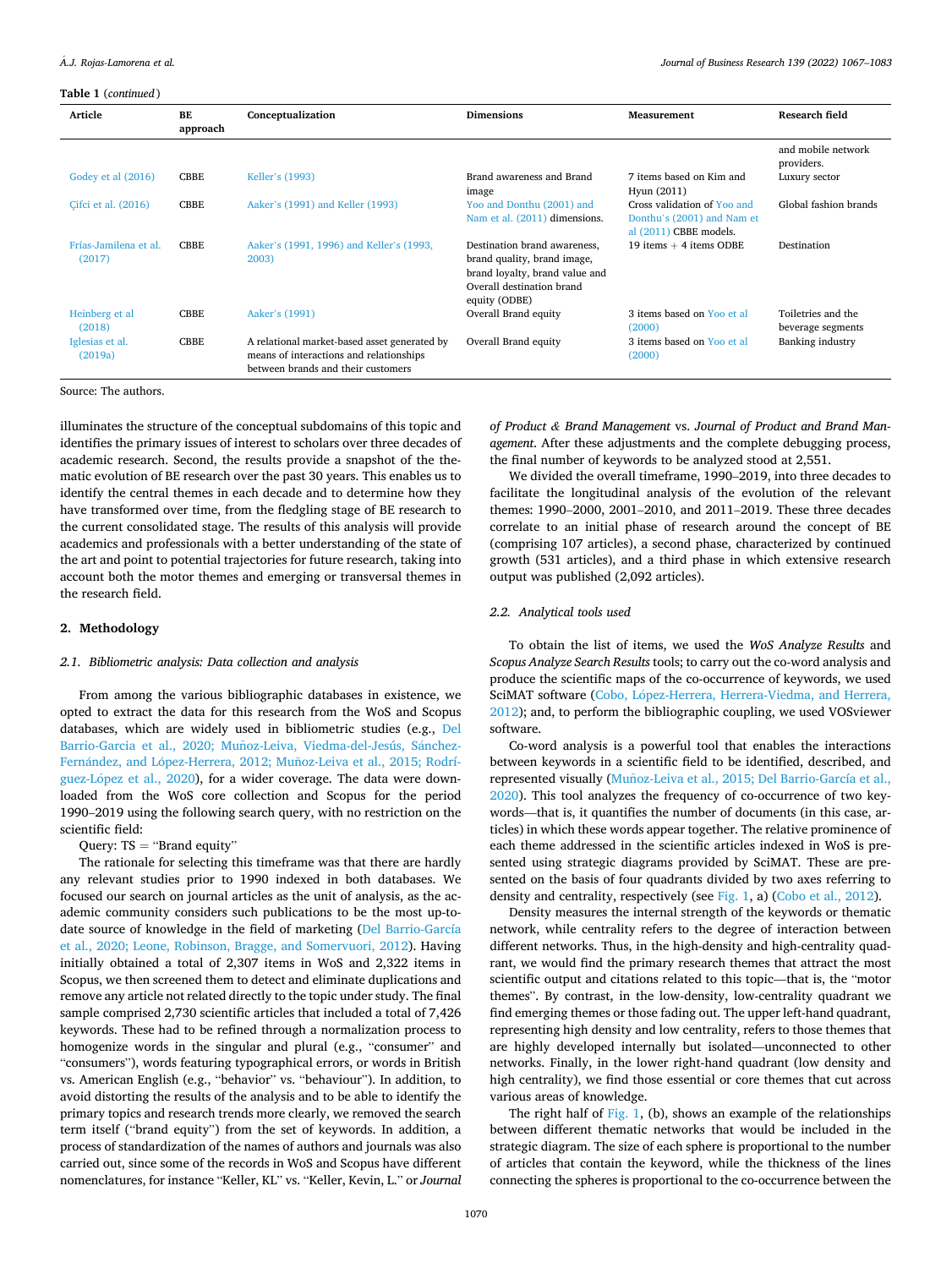<span id="page-4-0"></span>

**Fig. 1.** Example of a strategic diagram and thematic network Source: Adapted from [Cobo et al. \(2012\).](#page-14-0) Note: The numbers in the spheres refer to examples of different themes in the thematic network.

two keywords. This methodology enables subtopics within main topics to be identified and provides an overview of the thematic evolution of the topic under study (Cornelius and Persson, 2006; López-Herrera et al., [2012\)](#page-14-0).

Turning to the bibliographic coupling technique, this is based on the assumption that two publications that share common references are similar in content [\(Kessler, 1963; Weinberg, 1974; Donthu et al., 2021a](#page-14-0)). By using this approach, it is possible to visualize recent contributions that have not yet had a major impact, thereby reflecting the most current scientific output in the field [\(Bretas and Alon, 2021](#page-13-0)).

The results of this analysis provide thematic clusters that are based on those publications that share bibliographical citations in common, which offers a more up-to-date representation of the research field ([Donthu et al., 2021a\)](#page-14-0). The bibliographic coupling technique uncovers those current topics showing signs of positive growth that scholars may wish to consider in future research ([Donthu et al., 2021b](#page-14-0)). In this analysis, the size of the spheres represents the relative number of the total number of links to other articles, while the relative proximity of the spheres and the thickness of the links symbolize the degree of similarity between articles based on the number of references they have in common ([Andersen, 2019](#page-13-0)).

## **3. Results**

# *3.1. Scientific output on the topic of brand equity*

To respond to RQ1, we examine the evolution of published scientific articles dealing with BE, by year, during the selected timeframe (see Fig. 2). We can observe that, during the first decade (1990–1999) and the first half of the second decade (2000–2004), research on this topic was slow to evolve. In contrast, scholarly attention increases considerably from the second half of the 2000s to the present, reaching over 50 publications per year. The last five years have seen a major upsurge in the number of articles published—more than 200 a year—due to the publication of Special Issues such as that of the *Journal of Product and Brand Management* in 2017.

Regarding the journals that have published a greater number of articles on this topic (RQ2), the aforementioned *Journal of Product and Brand Management* stands out, with 131 articles, followed by the *Journal of Business Research* (93 articles) and the *Journal of Brand Management*  (82 articles). It is perhaps only logical that among the publications with the strongest interest in the topic of BE are the two most prestigious journals in the realm of brand management. [Table 2](#page-5-0) lists the top 25



**Fig. 2.** Evolution in the number of scientific articles dealing with BE (1990–2019) and citation in WoS and Scopus. Source: The authors.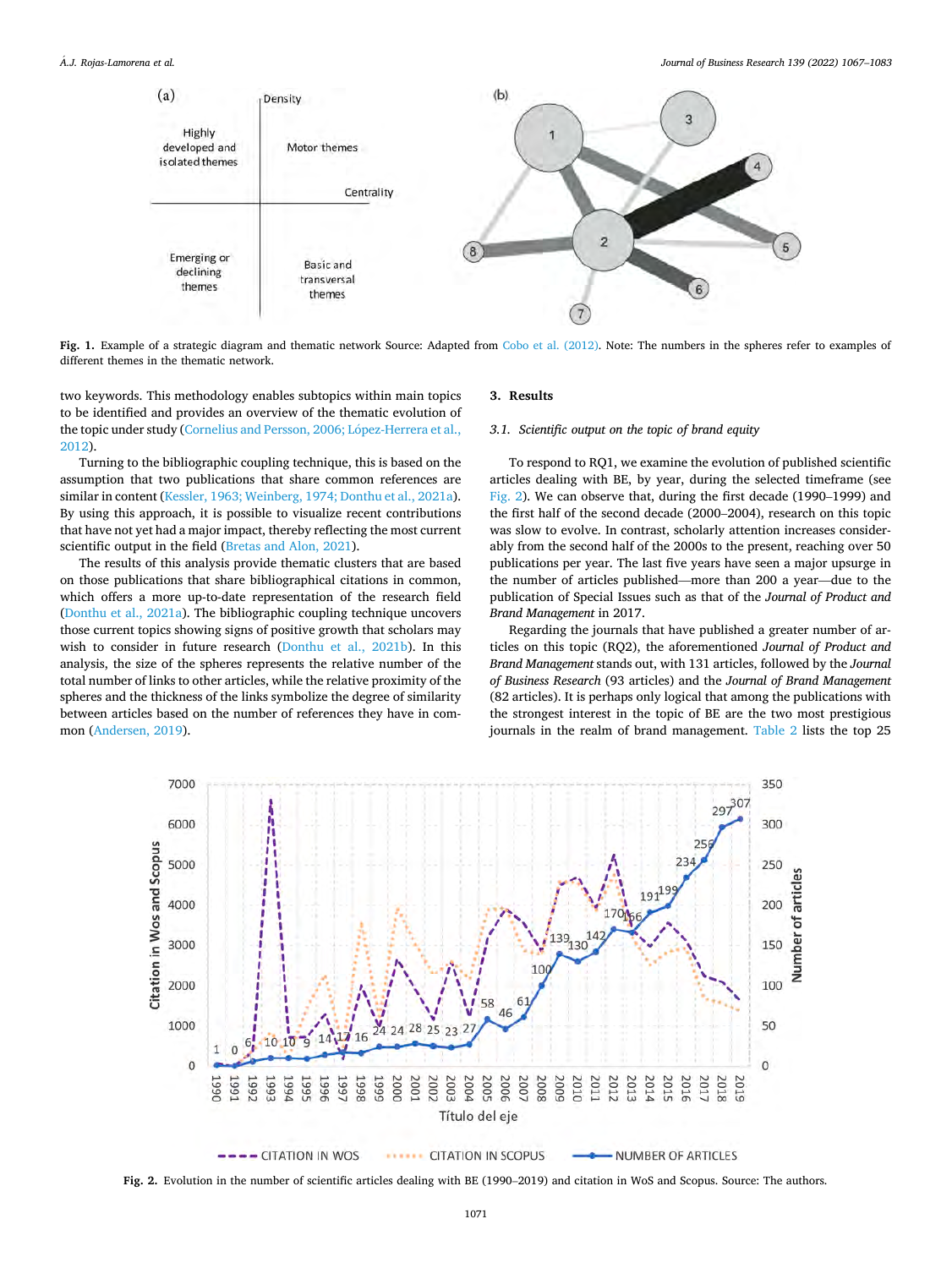<span id="page-5-0"></span>journals with the most articles, together accounting for 907 or 33.22% of the total of 2,730 articles indexed in WoS and Scopus. The data show that there is a wide variety of journals from different fields interested in BE, from those specializing in brand management to general business and marketing, advertising, and retailing journals. This gives a sense of the transversal nature of academic research on BE. However, it should be noted that some of these journals have published a smaller number of articles dealing with BE but have nevertheless achieved a greater reach in terms of number of citations (e.g., *Journal of Marketing, Journal of Marketing Research*, or *Journal of the Academy of Marketing Science*).

To achieve a more complete overview of this research field and answer RQ3, we also analyzed the authors with the greatest research output. The total number of authors who have published on this subject during the 30-year period under study is 4,979. [Table 3](#page-6-0) lists the 25 most prolific authors on BE indexed in WoS and Scopus (that is, with the highest number of articles published) and the total number of citations received in each database.

Among the top 25 authors with the greatest number of publications related to BE (19) and number of citations received (7,839 in WoS and 3,640 in Scopus) is Professor Keller, who is shown to be one of the most prolific authors in this field. This is perhaps not surprising, as he published the seminal work "Conceptualizing, measuring, and managing customer-based brand equity" (*Journal of Marketing*, 1993), in which he proposed the definition and measurement of BE from the customer's perspective. Since then, his approach has provided the basis for many other researchers to refocus their investigations. Other relevant contributions in this field are those that Keller published with Hoeffler, linking BE to corporate societal marketing [\(Hoeffler and Keller, 2002](#page-14-0)), and his work concerning multichannel retailing [\(Keller, 2010\)](#page-14-0).

We also find Professors Gil-Saura and Šerić, both from the University of Valencia (Spain). Among their works are studies dealing with the influence of environmental practices on BE (e.g., [Moise et al., 2019\)](#page-15-0) and analysis of BE in the hotel sector (e.g., Šerić and Gil-Saura, 2019; Šerić [et al., 2018](#page-15-0)) and in the retail sector (e.g., Gil-Saura, Šerić, Ruiz-Molina, [and Berenguer-Contrí, 2017](#page-14-0)), among others. These have been published in journals including the *Journal of Brand Management, International Journal of Contemporary Hospitality Management*, and *Journal of Product and Brand Management.* Although these authors occupy the top positions by number of publications, in terms of the total number of citations received, they occupy lower positions in the ranking, which could be due to the fact that their publications are more recent.

Two other authors who stand out in this knowledge area are S. Pike and R. Pappu. Pike makes interesting contributions in the field of tourist destinations, which have been cited by many other researchers. Some of Pike's work focuses on long-haul destinations in emerging markets, where the author applies the concept of CBBE to countries such as Australia, Argentina, Brazil, and Chile (e.g., [Pike and Bianchi, 2016;](#page-15-0)  [Pike, Bianchi, Kerr, and Patti, 2010; Bianchi, Pike, and Lings, 2014](#page-15-0)). Meanwhile, Pappu is the second author (behind Keller) in the top 25 by total number of citations. Among his main contributions are those that seek to improve the measurement of BE [\(Pappu, Quester, and Cooksey,](#page-15-0)  [2005\)](#page-15-0), research related to country image and country-of-origin [\(Pappu,](#page-15-0)  [Quester, and Cooksey, 2006; 2007](#page-15-0)), or celebrity brand endorsement and brand credibility [\(Spry et al., 2011\)](#page-15-0), among others.

In response to RQ4, [Table 4](#page-7-0) lists the 25 most-cited articles in the WoS and Scopus scientific databases. Here, [Aaker \(1996\)](#page-13-0) stands out for his seminal importance, given his conceptualization of BE and his proposed approach to measuring this concept, which laid the foundations for CBBE alongside the aforementioned work by [Keller \(1993\).](#page-14-0) Other notable contributions in this area are those of [Yoo et al. \(2000\) and Yoo](#page-16-0)  [and Donthu \(2001\),](#page-16-0) who analyzed the effect of the various elements of the marketing mix on BE and proposed a measurement scale for this construct (covering both a unidimensional measure and an overall measure). This scale has been increasingly used in the literature in recent years, given its sound psychometric properties ([Frías-Jamilena,](#page-14-0)  Polo-Peña, and Rodríguez-Molina, 2017). As we can see, the most-cited

| Journal of Business Research 139 (2022) 1067-1083 |  |  |  |  |  |
|---------------------------------------------------|--|--|--|--|--|
|---------------------------------------------------|--|--|--|--|--|

**Table 2** 

Top 25 journals by number of documents.

| Journal                                                                | Ranking by<br>number of<br>articles | % with<br>respect to<br>the total<br>sample | Number of<br>citations in<br>WoS | Number of<br>citations in<br>Scopus |
|------------------------------------------------------------------------|-------------------------------------|---------------------------------------------|----------------------------------|-------------------------------------|
| Journal of Product<br>and Brand                                        | 131                                 | 4.80%                                       | 3,456                            | 6,469                               |
| Management<br>Journal of Business<br>Research                          | 93                                  | 3.41%                                       | 5,901                            | 6,419                               |
| Journal of Brand<br>Management                                         | 82                                  | 3.00%                                       | 1,808                            | 1,374                               |
| European Journal of<br>Marketing                                       | 56                                  | 2.05%                                       | 2,252                            | 2,543                               |
| <b>Industrial Marketing</b><br>Management                              | 37                                  | 1.36%                                       | 2,358                            | 2,095                               |
| Journal of<br>Consumer                                                 | 35                                  | 1.28%                                       | 82                               | 2,356                               |
| Marketing<br>Marketing<br>Intelligence &                               | 33                                  | 1.21%                                       | 527                              | 424                                 |
| Planning<br>Journal of<br>Advertising                                  | 33                                  | 1.21%                                       | 1,087                            | 769                                 |
| Research<br>Journal of                                                 | 29                                  | 1.06%                                       | 10,014                           | 5,181                               |
| Marketing<br>Journal of<br>Marketing                                   | 29                                  | 1.06%                                       | 3,283                            | 3,175                               |
| Research<br>Journal of Retailing<br>and Consumer<br>Services           | 29                                  | 1.06%                                       | 782                              | 831                                 |
| International<br>Journal of<br>Contemporary                            | 28                                  | 1.03%                                       | 658                              | 360                                 |
| Hospitality<br>Management<br>Asia Pacific Journal<br>of Marketing and  | 26                                  | 0.95%                                       | 324                              | 355                                 |
| Logistics<br>Journal of the<br>Academy of                              | 26                                  | 0.95%                                       | 3,622                            | 3,406                               |
| <b>Marketing Science</b><br>International<br>Journal of<br>Hospitality | 25                                  | 0.92%                                       | 1,025                            | 729                                 |
| Management<br>Tourism<br>Management                                    | 25                                  | 0.92%                                       | 2,087                            | 1,900                               |
| Journal of<br>Marketing                                                | 24                                  | 0.88%                                       | 554                              | 477                                 |
| Management<br><b>Marketing Science</b>                                 | 23                                  | 0.84%                                       | 2,927                            | 2,676                               |
| International<br>Journal of                                            | 23                                  | 0.84%                                       | 1,389                            | 1,799                               |
| Research in<br>Marketing                                               |                                     |                                             |                                  |                                     |
| Journal of Business<br>Industrial                                      | 22                                  | 0.81%                                       | 313                              | 277                                 |
| Marketing<br>Journal of Business<br>Ethics                             | 20                                  | 0.73%                                       | 1,714                            | 1,383                               |
| International<br>Journal of Market<br>Research                         | 20                                  | 0.73%                                       | 466                              | 644                                 |
| Journal of Travel<br>Tourism                                           | 20                                  | 0.73%                                       | 433                              | 420                                 |
| Marketing<br>Journal of<br>Destination<br>Marketing                    | 19                                  | 0.70%                                       | 553                              | 339                                 |
| Management<br>Service Industries<br>Journal                            | 19                                  | 0.70%                                       | 421                              | 402                                 |
| Total                                                                  | 907                                 | 33.22%                                      | 48,036                           | 46,803                              |

Source: The authors.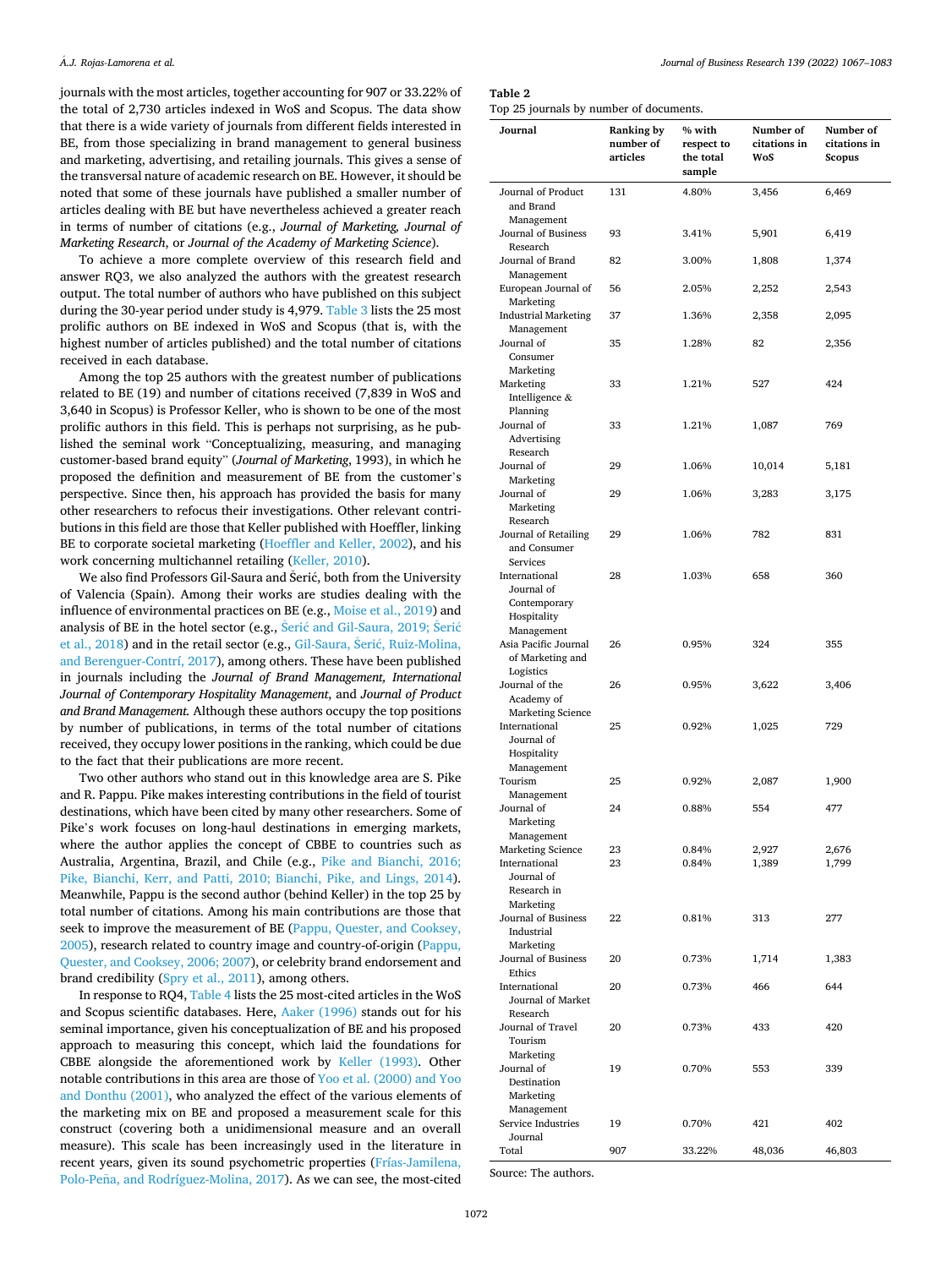<span id="page-6-0"></span>Top 25 authors, by numbers of articles.

| <b>Authors</b>           | <b>Current Affiliation</b>                                                       | Number of<br>articles in WoS | Number of<br>citations in WoS | <b>Number of articles</b><br>in Scopus | <b>Number of citations</b><br>in Scopus | Total<br><b>Articles</b> |
|--------------------------|----------------------------------------------------------------------------------|------------------------------|-------------------------------|----------------------------------------|-----------------------------------------|--------------------------|
| Keller, K.L.             | Dartmouth College (USA)                                                          | 15                           | 7,839                         | 15                                     | 3,640                                   | 19                       |
| Gil-Saura, I.            | University of Valencia (Spain)                                                   | 17                           | 269                           | 14                                     | 254                                     | 17                       |
| Seric, M.                | University of Valencia (Spain)                                                   | 16                           | 215                           | 9                                      | 182                                     | 16                       |
| Pike, S.                 | Queensland University of Technology                                              | 14                           | 874                           | 10                                     | 725                                     | 15                       |
|                          | (Australia)                                                                      |                              |                               |                                        |                                         |                          |
| Kim, K.H.                | Changwon National University (South Korea)                                       | 14                           | 427                           | 8                                      | 375                                     | 14                       |
| Christodoulides,<br>G.   | American University of Sharjah (United Arab<br>Emirates)                         | 13                           | 826                           | 11                                     | 770                                     | 14                       |
| De Chernatony, L.        | Aston University (UK)                                                            | 11                           | 785                           | 10                                     | 844                                     | 13                       |
| Calvo-Porral, C.         | University of A Coruña (Spain)                                                   | 7                            | 52                            | 10                                     | 72                                      | 13                       |
| Ko, E.                   | Yonsei University (South Korea)                                                  | 12                           | 870                           | 8                                      | 947                                     | 12                       |
| Tasci, A.D.A.            | University of Central Florida (USA)                                              | 12                           | 202                           | 10                                     | 137                                     | 12                       |
| Mishra, A.               | Indian Institute of Management Indore (India)                                    | 9                            | 99                            | 9                                      | 88                                      | 12                       |
| Pappu, R.                | University of Queensland (Australia)                                             | 11                           | 1,317                         | 10                                     | 1,592                                   | 11                       |
| Dwivedi, A.              | Charles Sturt University (Australia)                                             | 10                           | 194                           | 10                                     | 230                                     | 11                       |
| Martínez, E.             | University of Zaragoza (Spain)                                                   | 8                            | 354                           | 9                                      | 551                                     | 10                       |
| Erdem, T.                | New York University (USA)                                                        | 7                            | 1,004                         | 10                                     | 2,273                                   | 10                       |
| Levy-Mangin, J.P.        | University of Quebec (Canada)                                                    | 7                            | 59                            | $\overline{7}$                         | 69                                      | 10                       |
| Ambler, T.               | London Business School (UK)                                                      | 3                            | 180                           | 10                                     | 577                                     | 10                       |
| Evans, W.D.              | The George Washington University (USA)                                           | 6                            | 100                           | 9                                      | 211                                     | 9                        |
| Johnson, L.W.            | Swinburne University of Technology<br>(Australia)                                | 8                            | 216                           | 5                                      | 130                                     | 8                        |
| Butt, M.M.               | Ghulam Ishaq Khan Institute of Engineering<br>Sciences and Technology (Pakistan) | 8                            | 173                           | 7                                      | 150                                     | 8                        |
| Delgado-Ballester,<br>Ε. | University of Murcia (Spain)                                                     | 8                            | 470                           | $\overline{7}$                         | 548                                     | 8                        |
| Gómez, M.                | University of Castilla-La Mancha (Spain)                                         | 8                            | 265                           | 7                                      | 272                                     | 8                        |
| Molina, A.               | University of Castilla-La Mancha (Spain)                                         | 8                            | 265                           | 7                                      | 272                                     | 8                        |
| Srivastava, R.K.         | Indian Institute of Technology (India)                                           | 8                            | 193                           | 5                                      | 24                                      | 8                        |
| Anselmsson, J.           | Lund University School of Economics and                                          | 7                            | 198                           | 8                                      | 222                                     | 8                        |
|                          | Management (Sweden)                                                              |                              |                               |                                        |                                         |                          |
| Total                    |                                                                                  | 247                          | 17,446                        | 225                                    | 15,155                                  | 284                      |

Source: The authors.

articles dealing with BE focus on the consumer perspective—an approach that has attracted the interest of a growing number of researchers since the 1990s ([Tasci, 2020\)](#page-16-0).

In terms of the journals that have published these articles, we can observe a degree of variety, but it is the *Journal of Marketing* that stands out in particular, with the greatest number of articles (5).

#### *3.2. Thematic analysis: Subtopics of brand equity*

To answer RQ5, SciMAT was used to analyze the evolution of these topics across the three time periods under study. To interpret the data correctly, we must take into account that the size of the spheres refers to the number of articles on each theme, proportionally, and distinguish the different types of lines connecting the themes ([Murgado-Armenteros](#page-15-0)  [et al., 2015\)](#page-15-0). The solid lines symbolize a thematic nexus between two themes—that is, they either refer to the same theme, but in different periods, or one theme is contained within the thematic network of another because they are both researched from a related perspective. The dotted lines signify that both themes have keywords in common. The thickness of the lines, whether solid or dotted, is proportional to the degree of co-occurrence of the keywords from the two topics, which indicates the strength of the association between themes.

As can be observed in [Fig. 3](#page-8-0), BE research presents moderate cohesion between periods. Certain thematic areas are present in the first two periods, such as "Brand", while "Product", "Customer", "Firm", "Satisfaction" and "Brand Awareness" span the last two periods. We can also observe that several of the research themes under analysis are included in the thematic network of another research topic (from the following time period), as indicated by the solid lines. There are two themes that appear for the first time in the third period without presenting any signs of an evolutionary trajectory up to that point: "Social Media" and "Sport". "Social Media" is of particular interest in so far as it has become

a highly-developed theme in the scientific literature related to BE and has aroused the interest of a large number of authors (e.g., [Bruhn,](#page-13-0)  Schoenmueller, and Schäfer, 2012; Kim and Ko, 2012; Llopis-Amorós [et al., 2019](#page-13-0)). By contrast, "Sport" can be considered an emerging theme in the literature in the last decade (e.g., [Wang and Tang, 2018; Wetzel](#page-16-0)  [et al., 2018\)](#page-16-0).

[Table 5](#page-9-0) shows in more detail the most notable themes that characterize the research on BE for each period, by number of articles, number of citations, and h-index.

# *3.2.1. "Emerging research" period*

In the early stages of research on the topic of BE (1990–1999), the keywords used in the literature are quite disparate, as this is an emerging stage (both in terminology and conceptual debate). However, of the 107 articles indexed in WoS and Scopus, the keywords "Perception" and "Brand Extension" stand out, appearing in 8 articles, respectively, followed by "Consumer" (7), and "Brand" (3). If we compare by relevance, according to the number of citations, the themes that stand out in the first period are, once again "Perception" (5,455) and, to a lesser extent, "Consumer" (2,152) (see [Fig. 4](#page-9-0)).

"Consumer" appears as a theme that occupies a central position in the strategic diagram as, during this period, it does not present a sufficient entity to become a motor theme, but nor is it positioned as a highlydeveloped theme, given the different perspectives on BE studied in this first period. During the early years, "Consumer" was studied in relation to other variables such as satisfaction (e.g., [Tax et al., 1998](#page-16-0)). However, given the limited consensus on the definition of BE, its dimensionality, and its measurement, which continues to this day, the main studies focused on proposed definitions of the concept, BE management, and its measurement, which provided the basis for subsequent studies (e.g., [Aaker, 1996; Cobb-Walgren, Ruble, and Donthu, 1995; Simon and Sul](#page-13-0)[livan, 1993; Park and Srinivasan, 1994](#page-13-0)). Elsewhere, "Perceptions" as a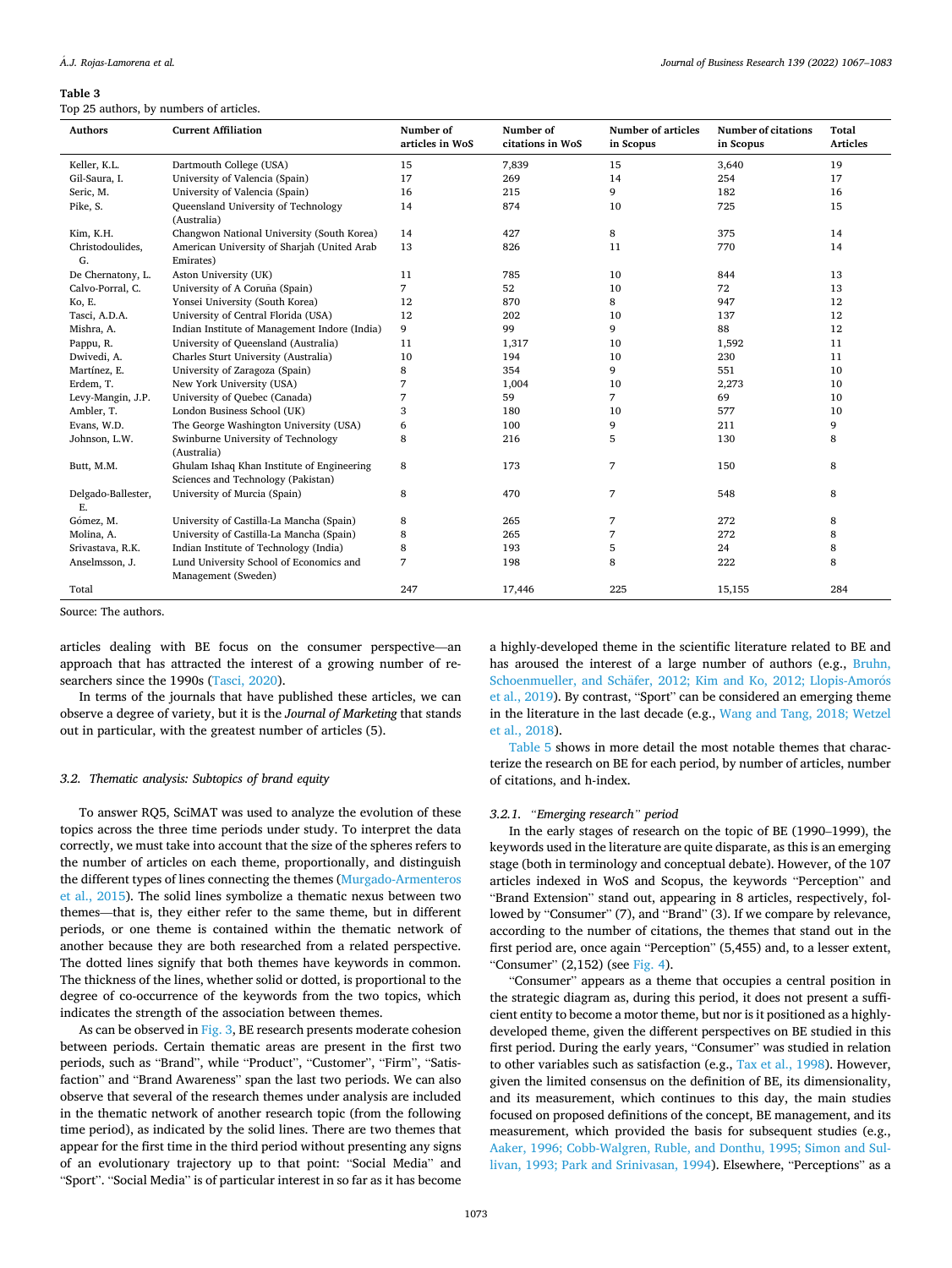<span id="page-7-0"></span>Top 25 articles by total citations in WoS and Scopus.

| <b>Authors</b>                                                                                   | <b>Title</b>                                                                                      | Journal                                                  | Year | <b>Citations</b> | <b>Citations</b> | <b>Total</b>     |
|--------------------------------------------------------------------------------------------------|---------------------------------------------------------------------------------------------------|----------------------------------------------------------|------|------------------|------------------|------------------|
|                                                                                                  |                                                                                                   |                                                          |      | (WoS)            | (Scopus)         | <b>Citations</b> |
| Keller, K.L.                                                                                     | Conceptualizing, measuring, and managing<br>Customer-Based Brand Equity                           | Journal of Marketing                                     | 1993 | 5,064            | $\frac{1}{N}$    | 5,064            |
| Tax, S.S.; Brown, S.W.;<br>Chandrashekaran, M.                                                   | Customer evaluations of service complaint<br>experiences: Implications for relationship marketing | Journal of Marketing                                     | 1998 | 1,172            | 1,423            | 1,714            |
| Yoo, B.; Donthu, N.; Lee, S.                                                                     | An examination of selected marketing mix elements                                                 | Journal of the                                           | 2000 | 1,155            | 1,375            | 1,706            |
|                                                                                                  | and brand equity                                                                                  | <b>Academy of Marketing</b><br>Science                   |      |                  |                  |                  |
| Aaker, D.A.                                                                                      | Measuring brand equity across products and markets                                                | California<br><b>Management Review</b>                   | 1996 | 1,072            | 1,392            | 1,633            |
| Yoo, B.; Donthu, N.                                                                              | Developing and validating a multidimensional<br>consumer-based brand equity scale                 | Journal of Business<br>Research                          | 2001 | 1,064            | 1,234            | 1,515            |
| Keller, K.L.; Lehmann, D.R.                                                                      | Brands and Branding: Research findings and future<br>priorities                                   | <b>Marketing Science</b>                                 | 2006 | 876              | 975              | 1,215            |
| Park, C.W.; MacInnis, D.J.; Priester, J;                                                         | Brand Attachment and Brand Attitude Strength:                                                     | Journal of Marketing                                     | 2010 | 806              | 926              | 1,127            |
| Eisingerich, A.B.; Lacobucci, D                                                                  | Conceptual and Empirical Differentiation of Two<br>Critical Brand Equity Drivers                  |                                                          |      |                  |                  |                  |
| Keller, K.L.                                                                                     | Brand synthesis: The multidimensionality of brand<br>knowledge                                    | Journal of Consumer<br>Research                          | 2003 | 772              | 892              | 1,084            |
| Berry, L.L.                                                                                      | Cultivating service brand equity                                                                  | Journal of the<br><b>Academy of Marketing</b><br>Science | 2000 | 712              | 835              | 1,020            |
| Escalas, J.E.; Bettman, J.R.                                                                     | You are what they eat: The influence of reference<br>groups on consumer's connections to brands   | Journal of Consumer<br>Psychology                        | 2003 | 697              | 714              | 923              |
| Erdem, T., Swait, J.                                                                             | Brand equity as a signaling phenomenon                                                            | Journal of Consumer<br>Psychology                        | 1998 | $+$              | 913              | 913              |
| Kim, A.J.; Ko, E                                                                                 | Do social media marketing activities enhance                                                      | Journal of Business                                      | 2012 | 606              | 748              | 911              |
|                                                                                                  | customer equity? An empirical study of luxury<br>fashion brand                                    | Research                                                 |      |                  |                  |                  |
| Cobbwalgren, C.J.; Ruble, C.A.; Donthu,<br>N                                                     | Brand equity, brand preference, and purchase<br>intention                                         | Journal of Advertising                                   | 1995 | 468              | 593              | 708              |
| Netemeyer, R.G.; Krishnan, B; Pullig, C;<br>Wang, G.P.; Yagci, M; Dean, D; Ricks,<br>J; Wirth, F | Developing and validating measures of facets of<br>customer-based brand equity                    | Journal of Business<br>Research                          | 2004 | 480              | 554              | 670              |
| Dawar, N; Pillutla, M.M.                                                                         | Impact of product-harm crises on brand equity: The<br>moderating role of consumer expectations    | Journal of Marketing<br>Research                         | 2000 | 430              | 486              | 590              |
| Chen, Y.S.                                                                                       | The Drivers of Green Brand Equity: Green Brand<br>Image, Green Satisfaction, and Green Trust      | Journal of Business<br>Ethics                            | 2010 | 423              | 465              | 581              |
| Lassar, W., Mittal, B., Sharma, A.                                                               | Measuring customer-based brand equity                                                             | Journal of Consumer<br>Marketing                         | 1995 | $\! + \!\!\!\!$  | 567              | 567              |
| Erdem, T; Swait, J; Valenzuela, A                                                                | Brands as signals: A cross-country validation study                                               | Journal of Marketing                                     | 2006 | 397              | 456              | 548              |
| Ailawadi, K.L.; Lehmann, D.R.; Neslin,<br>S.A.                                                   | Revenue premium as an outcome measure of brand<br>equity                                          | Journal of Marketing                                     | 2003 | 390              | 479              | 536              |
| Hoeffler, S; Keller, K.L.                                                                        | Building brand equity through corporate societal<br>marketing                                     | Journal of Public<br>Policy & Marketing                  | 2002 | 367              | 414              | 527              |
| Pappu, R; Quester, P.G.; Cooksey, R.W.                                                           | Consumer-based brand equity: improving the<br>measurement - empirical evidence                    | Journal of Product &<br><b>Brand Management</b>          | 2005 | 350              | 426              | 524              |
| Simon, C.J.; Sullivan, M.W.                                                                      | The measurement and determinants of brand equity<br>- a financial approach                        | Marketing Science                                        | 1993 | 523              | ÷.               | 523              |
| Konecnik, M; Gartner, WC                                                                         | Customer-based brand equity for a destination                                                     | Annals of Tourism<br>Research                            | 2007 | 359              | 375              | 471              |
| Nam, J; Ekinci, Y; Whyatt, G                                                                     | Brand equity, brand loyalty and consumer<br>satisfaction                                          | Annals of Tourism<br>Research                            | 2011 | 302              | 347              | 429              |
| Srinivasan, S; Hanssens, D.M.                                                                    | Marketing and Firm Value: Metrics, Methods,<br>Findings, and Future Directions                    | Journal of Marketing<br>Research                         | 2009 | 312              | 349              | 417              |

Note: (+) No WoS coverage year; (\*) No SCOPUS coverage year. Source: The authors.

theme enjoyed high internal strength and high centrality, positioning itself as a motor theme. It was studied largely in relation to price (e.g., [Kalra and Goodstein, 1998\)](#page-14-0) and quality (e.g., [Buchanan, Simmons, and](#page-13-0)  [Bickart, 1999](#page-13-0)), among other themes.

#### *3.2.2. Growth period*

In the second period (2000–2009), a broader range of themes is identified by the bibliometric analysis, notably "Product" (with 49 appearances), followed by "Quality" (46), "Brand" (32), "Customer (24), "Satisfaction" (15), "Firm" (14), and "Brand Awareness" (10).

Regarding the relative importance in terms of number of citations, in this second period, "Product" (6,488) and "Quality" (5,948) stand out in particular (see [Fig. 5\)](#page-10-0). Notably, "Product" becomes a motor theme here,

presenting high internal strength and a strong degree of interaction between thematic networks (centrality). That is, it progressed from being a complementary research topic of "Perception" in the first period to becoming a motor theme in its own right. It is related to other themes such as brand extensions (e.g., Martinez and Pina, 2009) or price (e.g., [Ailawadi, Lehmann, and Neslin, 2003](#page-13-0)).

"Quality" also progressed, from being a complementary research theme to "Perception" in the first period to becoming a motor theme during the second period. It is primarily related to other themes, such as perception, loyalty, and model (e.g., [Erdem, Keane, and Sun, 2008;](#page-14-0)  [Mitra and Golder, 2006](#page-14-0)).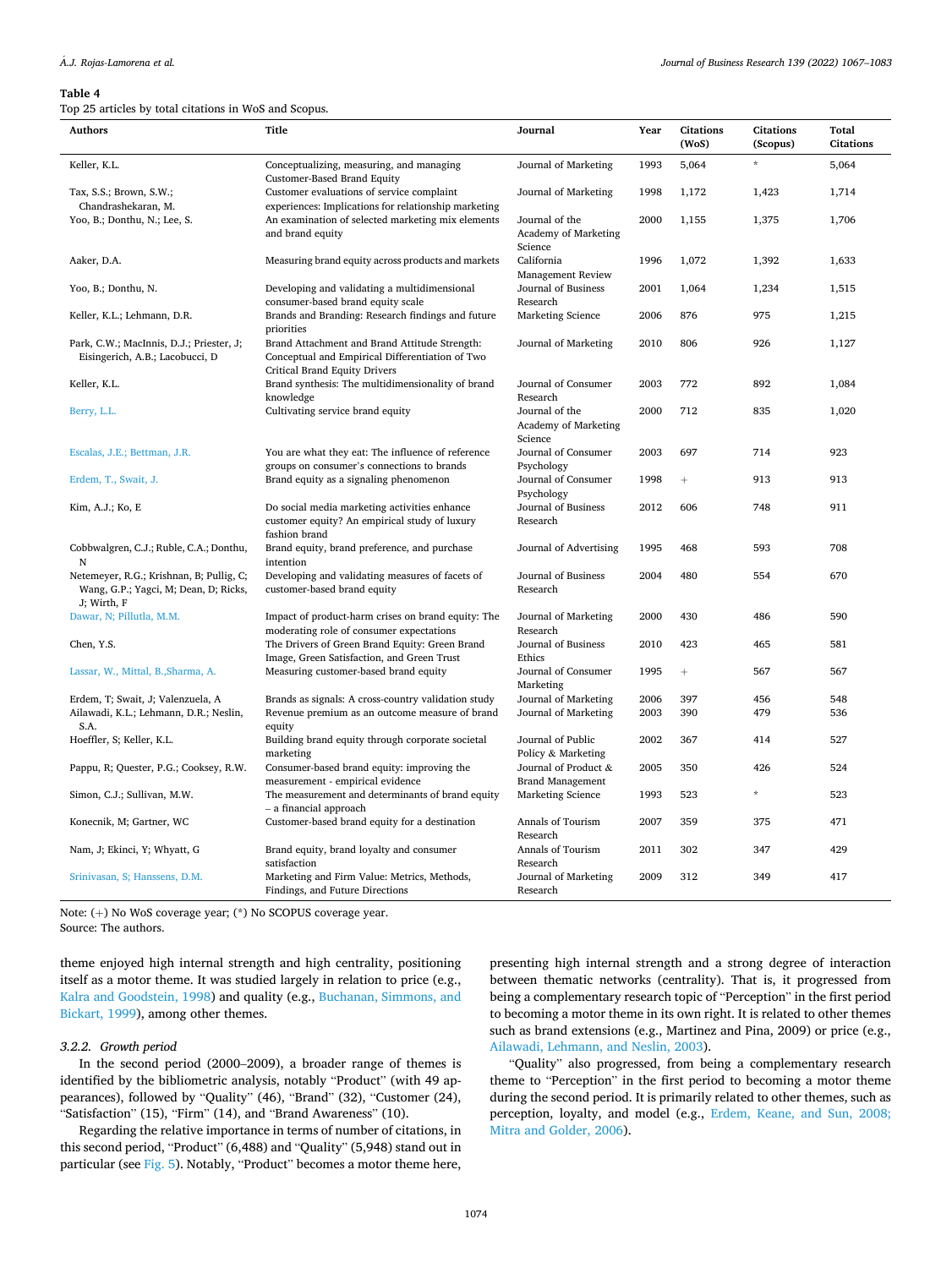<span id="page-8-0"></span>

**Fig. 3.** Longitudinal evolution map. Source: The authors.

#### *3.2.3. Period of expansion*

The third period (2010–2019) witnessed a diversification of research topics, culminating in 11 primary themes mainly dealing with how to measure BE from the consumer perspective. This approach started in the 1990s, when scholarly interest in the purely financial perspective waned. In the last decade, various studies have applied the concept of CBBE in different sectors, adapting and proposing different dimensions and ways of measuring BE (e.g., [Hsu, Oh, and Assaf, 2012; Sarker, Mohd-](#page-14-0)Any, and Kamarulzaman, 2019; Sürücü, Öztürk, Okumus, and Bilgihan, [2019\)](#page-14-0), which reflects the lack of consensus regarding its conceptuali-zation, dimensionality, and measurement [\(Londono et al., 2016](#page-15-0)).

In this decade, the keyword with the highest incidence in terms of number of articles is "Satisfaction", making 481 appearances. "Product" (416), "Brand Awareness" (225), "Destination" (201), "Performance" (172), "Customer" (109), and "Social Media" (105) each make between 100 and 400 appearances in the scientific literature. With fewer than 100 appearances, we find "CSR" (63), "Firm" (51), "Sport" (35), and "Attitude" (27).

Regarding the citations received by each of these research topics in this period (see [Fig. 6](#page-11-0)), of particular note are "Satisfaction", with 5,977 citations, and "Product", with 5,910. "Satisfaction" has evolved consistently from the second analysis period, from being an emerging research topic to becoming the primary motor theme of the last decade, presenting high

internal strength and high centrality. Studies dealing with satisfaction in recent years have been related to loyalty (e.g., [Nam, Ekinci, and Whyatt,](#page-15-0)  [2011](#page-15-0)), perceptions (e.g., [Spry et al., 2011](#page-15-0)), and satisfaction with the service (e.g., [So and King, 2010](#page-15-0)).

"Product" is another motor theme in this third period, and here it is mainly related to different facets of the consumer, such as consumer satisfaction (e.g., [Nam et al., 2011](#page-15-0)), the effect of social network marketing on consumer behavior (e.g., [Godey et al., 2016\)](#page-14-0), or quality (e.g., [Sean Hyun and Kim, 2011\)](#page-15-0). To a lesser extent, its thematic network draws on publications related to price, and information.

A third motor theme in this last period is "Destination", which has generated vibrant interest in the field tourism, with numerous studies analyzing the CBBE of tourist destinations (e.g., [Frías-Jamilena et al.,](#page-14-0)  [2017; Gartner and Ruzzier, 2011; Rodríguez-Molina, Frías-Jamilena,](#page-14-0)  Del Barrio-García, and Castañeda-García, 2019) and destination image (e.g., [Bianchi et al., 2014\)](#page-13-0).

"Brand Awareness" has mostly been researched in relation to the other dimensions of CBBE, such as brand loyalty or brand associations (e.g., [Christodoulides et al., 2015; Im, Kim, Elliot, and Han, 2012\)](#page-14-0) or its impact on CBBE (e.g., Huang and Sarigöllü, 2014; Jara and Cliquet, [2012\)](#page-14-0). Also in this third period, we note the presence of several research topics or groups of keywords that are set to become possible emerging topics for future research related to BE, such as "Sport" and "Attitude".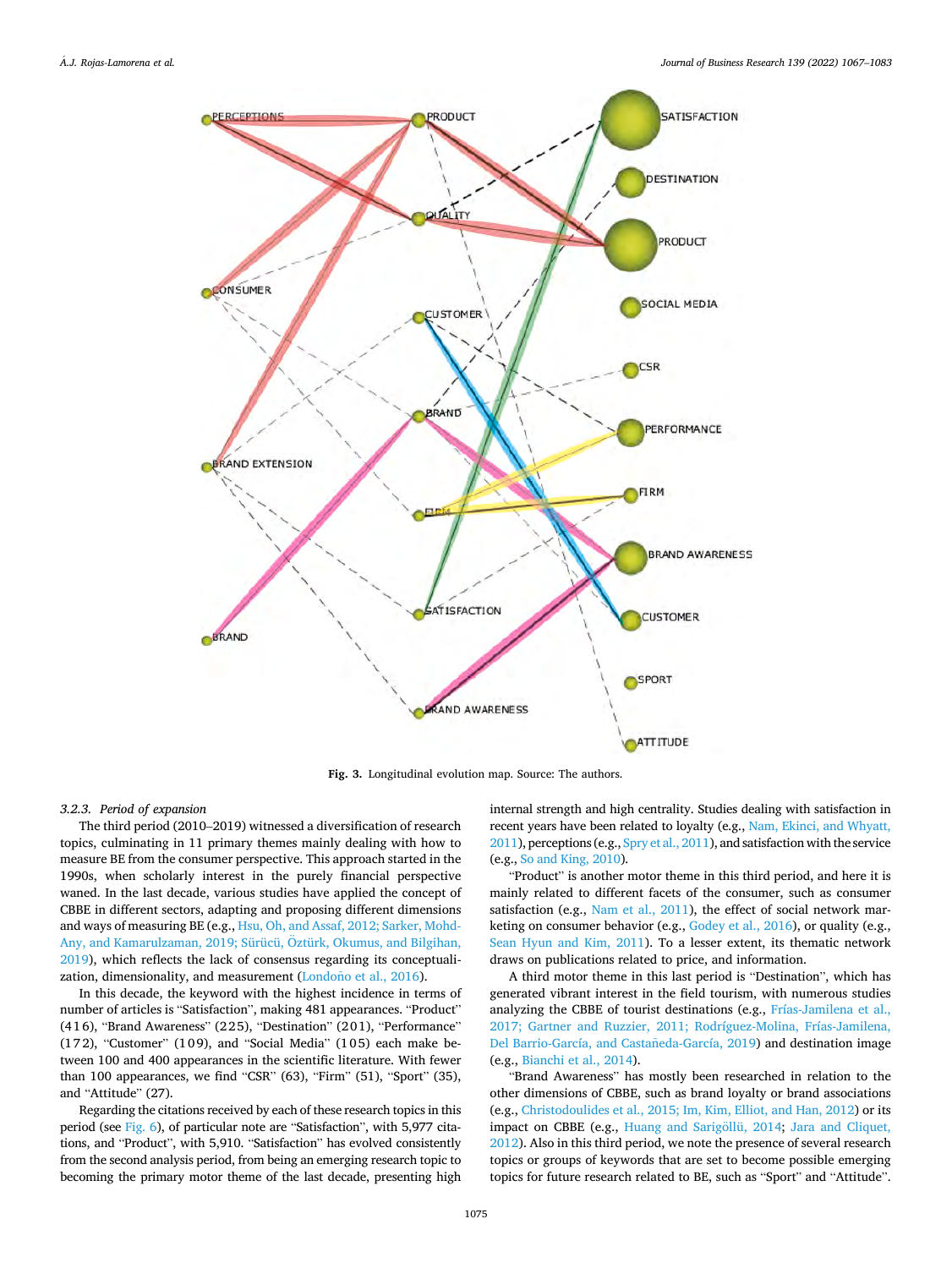#### <span id="page-9-0"></span>Performance of themes by periods.

| <b>Periods</b> | Theme        | Number of<br>articles | Number of<br>citations | H-<br>index |
|----------------|--------------|-----------------------|------------------------|-------------|
| 1990-1999      | Perceptions  | 8                     | 5,455                  | 7           |
|                | Consumer     | 7                     | 2,152                  | 7           |
|                | <b>Brand</b> | 8                     | 318                    | 7           |
|                | Extension    |                       |                        |             |
|                | <b>Brand</b> | 3                     | 298                    | 3           |
| 2000-2009      | Product      | 49                    | 6,488                  | 33          |
|                | Ouality      | 46                    | 5,948                  | 32          |
|                | Customer     | 24                    | 1,397                  | 17          |
|                | <b>Brand</b> | 32                    | 2,770                  | 23          |
|                | Firm         | 14                    | 949                    | 8           |
|                | Satisfaction | 15                    | 1,182                  | 14          |
|                | Brand        | 10                    | 1122                   | 8           |
|                | Awareness    |                       |                        |             |
| 2010-2019      | Satisfaction | 481                   | 5,977                  | 37          |
|                | Destination  | 201                   | 2,550                  | 27          |
|                | Product      | 416                   | 5,910                  | 39          |
|                | Social Media | 105                   | 1,733                  | 18          |
|                | <b>CSR</b>   | 63                    | 1,154                  | 17          |
|                | Performance  | 172                   | 2,816                  | 26          |
|                | Firm         | 51                    | 655                    | 13          |
|                | Brand        | 225                   | 1,966                  | 23          |
|                | Awareness    |                       |                        |             |
|                | Customer     | 109                   | 1,577                  | 19          |
|                | Sport        | 35                    | 137                    | 7           |
|                | Attitude     | 27                    | 437                    | 10          |

Source: The authors.

By contrast, the theme of "Firm" appears to be in decline, having changed position and no longer featuring in the "highly-developed theme" quadrant. This may be due to the fact that, in the 1990s, scholarly attention on the consumer-based perspective began to grow, thanks to the works of [Aaker \(1991, 1996\) and Keller \(1993, 2003\)](#page-13-0), and this interest heightened even more in subsequent decades as the financial perspective became less prominent. Academic articles applying CBBE to different products and industries have grown in number [\(Tasci,](#page-16-0)  [2020\)](#page-16-0), while the themes based mainly on consumer perception have diversified, as the results show.

In short, these results demonstrate the connection between BE and other scientific fields such as tourism, CSR, or sport, highlighting the historical evolution of academic research on BE.

# *3.3. Bibliographic coupling*

Finally, to answer RQ6, VOSviewer was used to mitigate the potential downsides of co-word analysis by providing a representation of the present-day research field (as recommended by [Donthu et al., 2021a](#page-14-0)). This step helps achieve a richer and deeper understanding of the recent literature on a given topic (based on a narrower and more current time period) to determine the orientation of the most recent contributions to the research field ([Andersen, 2019; Vogel and Guttel, 2013](#page-13-0)). [Fig. 7](#page-12-0)  shows the bibliographic coupling network of the BE topic for the last five years (similar to those provided by other studies on different topics, such as [Andersen, 2019](#page-13-0), and [Donthu et al., 2021b\)](#page-14-0). The nodes symbolize articles while the links between them represent bibliographic couplings. For this analysis, we drew on 1,293 articles published between 2015 and 2019, and one can observe three main clusters that dominate recent BE



**Fig. 4.** Strategic diagram for the period 1990–1999. Source: The author*s.*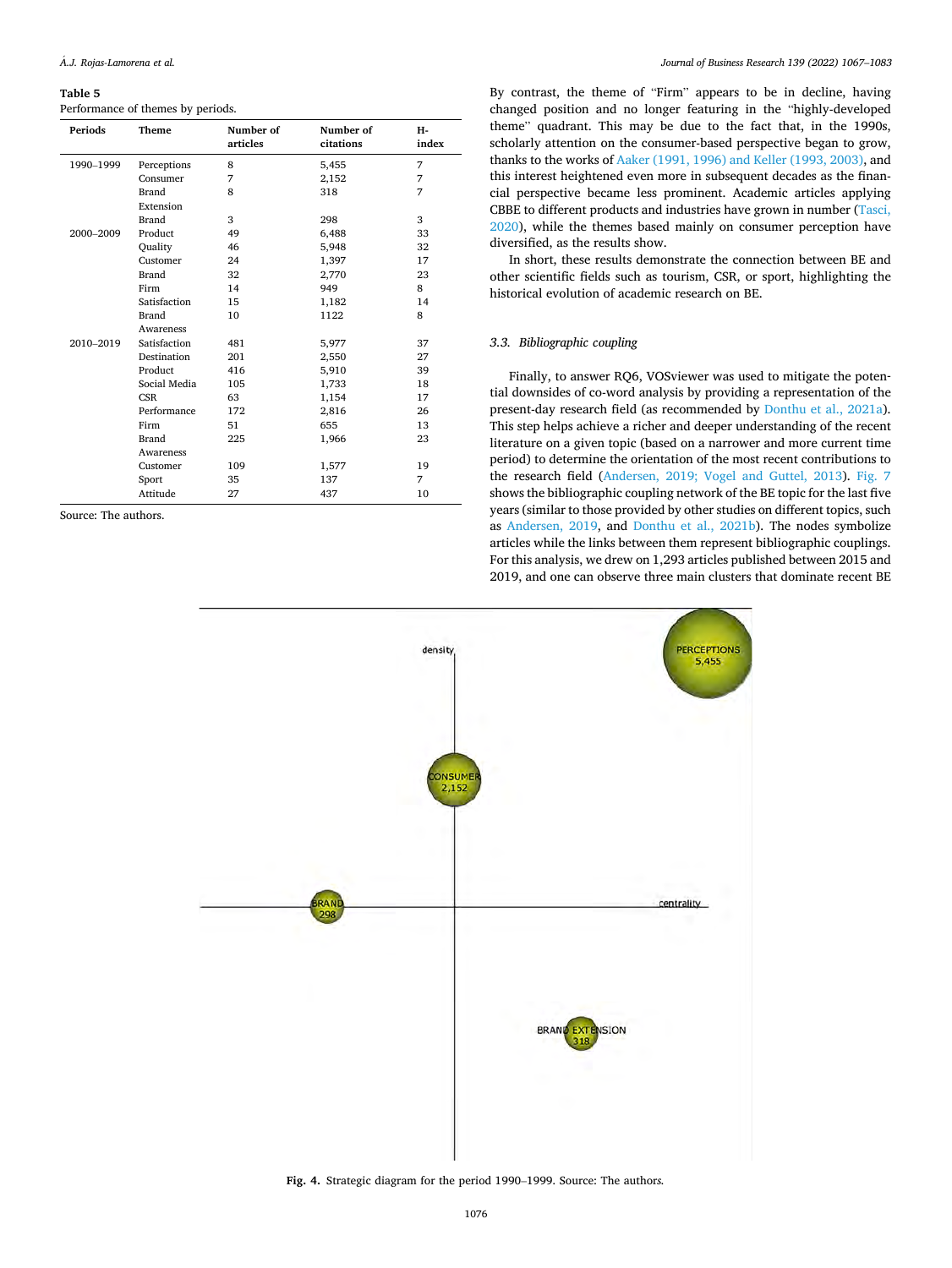<span id="page-10-0"></span>

**Fig. 5.** Strategic diagram for the period 2000–2009. Source: The authors.

research.

Cluster 1, in red, consists of articles that attempt to conceptualize and measure BE in different domains, such as the international sphere (e.g., [Christodoulides et al., 2015; Davcik et al., 2015](#page-14-0)), retail (e.g., Londono et al.,  $2016$ ), and fashion and sportswear (e.g., Su and Chang, [2018; Su and Tong, 2015](#page-15-0)), and to analyze its determinants (e.g., [Girard](#page-14-0)  [et al., 2017\)](#page-14-0), including from a cultural perspective (e.g., [Chatzipana](#page-14-0)[giotou et al., 2019; Filieri et al., 2019](#page-14-0)). Cluster 1, then, shows that there is no definitive scholarly consensus on the dimensions, relationships, or measures of CBBE ([Tasci, 2020](#page-16-0)). Therefore, this first cluster could be labeled "Conceptualization and measurement of BE".

Cluster 2, in blue, can be referred to as "Tourism research". This cluster presents a high degree of cohesion in terms of the themes explored in the different studies, which focus mainly on tourist destinations (e.g., [Frías-Jamilena et al., 2017; Yang, Liu, and Li, 2015\)](#page-14-0), longhaul markets (e.g., [Pike and Bianchi, 2016](#page-15-0)), the wine tourism sector (e. g., Gómez, Lopez and Molina, 2015), or measuring the BE determinants of tourist destinations (e.g., [Frias-Jamilena et al., 2020\)](#page-14-0).

Cluster 3, in yellow, is of lesser importance, although it is closely related to Cluster 2. It is mainly focused on a more specific area of the tourism sector, namely, "Hospitality and restaurants". Here we find studies dealing with restaurants (e.g., [Han, Nguyen and Lee, 2015; Lu,](#page-14-0)  [Gursoy, and Lu, 2015\)](#page-14-0) or the hotel sector (e.g., González-Mansilla et al., [2019;](#page-14-0) Seric et al., 2018). Articles centering on leisure, such as events, also appear here (e.g., Llopis-Amorós et al., 2018).

Cluster 4, which we can call "Corporate and experience", includes articles focused on corporate variables and how these affect BE, its various dimensions, and the consumer experience. Articles in this cluster, in particular, focus on corporate image and reputation (e.g., [Hein](#page-14-0)[berg, Ozkaya, and Taube, 2018](#page-14-0)), CSR (e.g., [Muniz et al., 2019\)](#page-15-0), or the consumer experience (e.g., [Iglesias et al., 2019a](#page-14-0)).

The results of a bibliographic coupling and a co-word analysis would typically be expected to broadly align. However, in this case, the coword analysis presents research themes that do not appear as a cluster in the bibliometric coupling results. That is, the two analyses only coincide to a certain extent, with "Destination" as the motor theme of the period and "CSR" as a highly developed theme.

# **4. Main conclusions**

Bibliometric studies provide an overview of past, present, and future research, identifying possible emerging research topics. The present research is pioneering in that it provides the first bibliometric study, based on co-word analysis and bibliographic coupling, of a topic of extensive interest in the marketing literature—namely, BE—and shows the evolution of research on this topic over the last three decades. With regard to RQ1, the analysis conducted here shows that the research on BE has expanded both in volume and in scientific impact, as evidenced by the growing number of articles published on this theme. It is now considered an essential topic in the marketing literature [\(Del Barrio-](#page-14-0)García and Prados-Peña, 2019), with 4,979 authors publishing 2,730 articles across a 30-year period, 2,092 of which appeared in the last decade.

RQ3 and RQ4 were concerned with identifying the authors and publications with the greatest impact in the field. Our data analysis reveals a degree of heterogeneity in terms of scientific output, based on the number of publications and citations. We can observe that there are certain authors with a smaller number of articles on this subject that have nevertheless achieved a significant impact in terms of citations (e. g., S.S. Tax, B. Yoo, and D.A. Aaker), compared to other authors with a greater number of publications but less scientific impact (e.g., I. Gil-Saura or M. Šerić). This may be due, in part, to the length of time that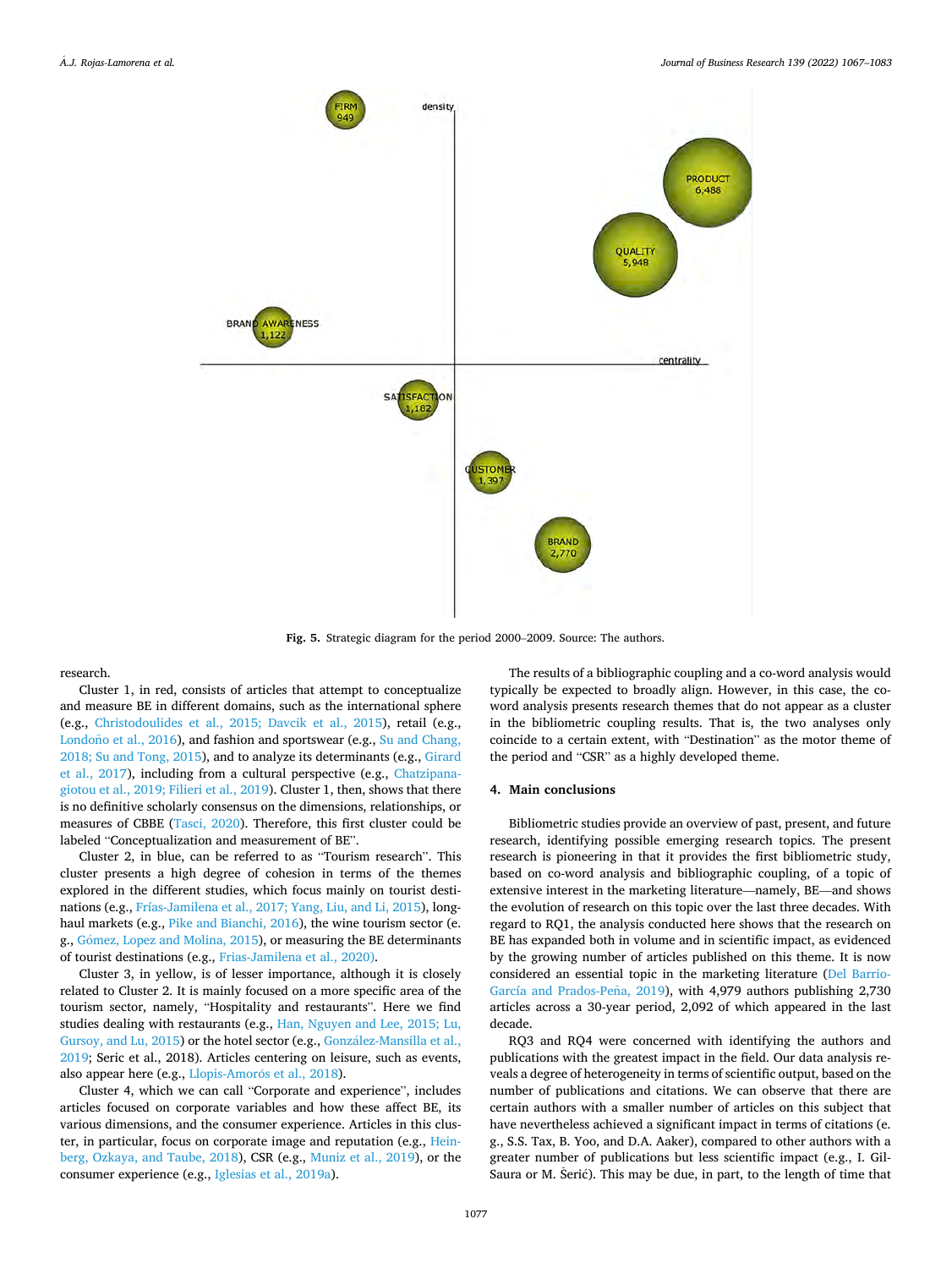<span id="page-11-0"></span>

**Fig. 6.** Strategic diagram for the period 2010–2019. Source: The authors.

has passed since the publication, such as is the case with the seminal works of Aaker and Keller, but it is especially related to the journal in which the articles were published (e.g., *Journal of Marketing, Journal of the Academy of Marketing Science, California Management Review, Journal of Business Research)*.

Related to this point and turning to RQ2, if we analyze the journals with the highest number of articles on BE, we find that the *Journal of Marketing* (5 articles) and the *Journal of Business Research* (3) are the ones with the most articles of the 25 most-cited articles in this area ([Ailawadi et al., 2003; Erdem et al., 2006; Keller, 1993; Kim and Ko,](#page-13-0)  [2012; Netemeyer et al., 2004; Park et al., 2010; Tax et al., 1998; Yoo and](#page-13-0)  [Donthu, 2001](#page-13-0)). It is also striking that those journals in the top 25 (those that have published the most articles on this topic during the last three decades)—namely, *Journal of Product and Brand Management, Journal of Business Research,* and *Journal of Brand Management*—have continued to maintain that privileged position in the last 5 years. This points to the on-going interest of the journals' editorial boards in this topic. That said, there are also other journals that account for many of the articles published in the total sample analyzed that have greatly reduced the amount of articles published on BE in recent years. Among these are *Industrial Marketing Management, Journal of Marketing Research,* and *Journal of Marketing.* By contrast, other journals of a more specialized nature, such as *International Journal of Contemporary Hospitality Management, Sustainability,* and *Journal of Destination Marketing and Management*, have been highly receptive to articles on this topic, which indicates a changing trend, toward research themes with a more diverse outlook—such as, for example, tourist destinations, which has become one of the motor themes of the last decade, as deduced from the bibliographic coupling and co-word analysis.

As noted by [Tasci \(2020\)](#page-16-0), BE is considered a primary indicator of business success in different industries. It is therefore vital for academia to identify the principal research themes (including the emerging and motor themes) related to this topic from the last few decades. The present analysis extracts a series of diagrams representing the key research themes that have arisen throughout each of the decades studied (1990–1999, 2000–2009, and 2010–2019), as well as their longitudinal evolution.

This research contributes to the literature by presenting the temporal evolution of BE research over three decades, revealing the most important BE-related themes of each period. Using the co-word analysis method to respond to RQ5, we can observe that the diversification of research themes has grown in line with the number of scientific articles. Although BE has been investigated from several perspectives, the financial lens was used mainly in earlier studies, in the 1980s and 1990s (e.g., [Blattberg and Wisniewski, 1989; Farquhar, 1989; Kamakura and](#page-13-0)  [Russell, 1993\)](#page-13-0). Indeed, it was not until 1990 that the first articles were indexed in the WoS database and Scopus. In this first decade, the perspective based on consumer perceptions began to receive greater scholarly attention thanks to the contributions of [Aaker \(1991\) and](#page-13-0)  [Keller \(1993\),](#page-13-0) who proposed CBBE as a construct that captured consumers' cognitive, affective, and conative responses to firms' branding activities. This observation is reflected in the results and in the strategic diagram pertaining to this first period, whose motor themes are "Perceptions" and "Consumer".

The second decade witnessed a diversification of research themes related to BE, and here the consumer perspective became consolidated. This decade also saw a proliferation of articles proposing research models featuring different dimensions and measurement scales for the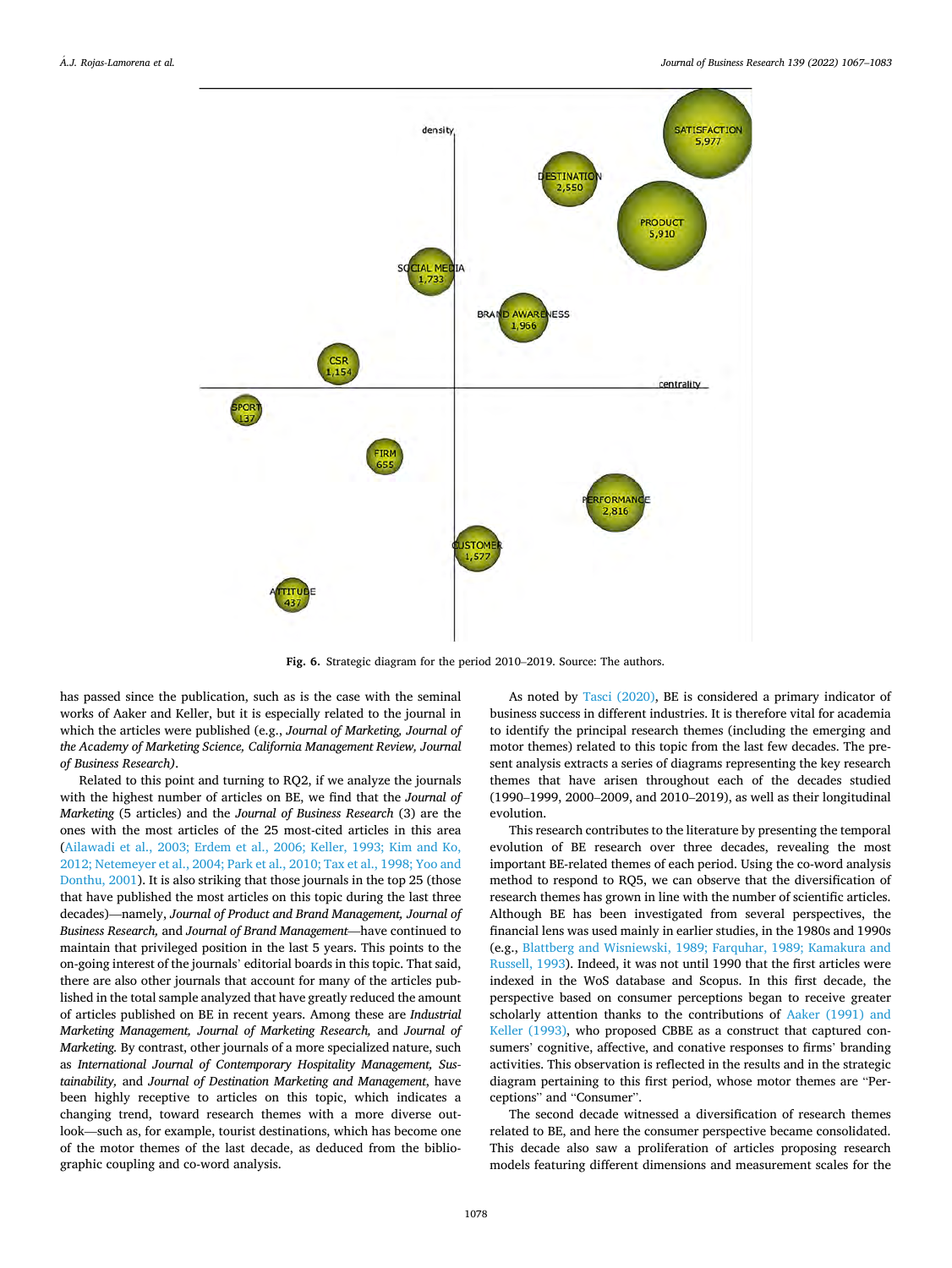<span id="page-12-0"></span>

**Fig. 7.** Results of bibliographic coupling analysis. Source: The authors.

construct (e.g., [Yoo and Donthu, 2001a](#page-16-0)), with "Customer" becoming a basic and transversal theme during this second decade. Meanwhile, "Product" and "Quality" became a motor theme in relation to quality, brand extensions, and price (e.g., [Ailawadi et al., 2003; Netemeyer et al.,](#page-13-0)  [2004; Yoo and Donthu, 2001a\)](#page-13-0).

In more recent years (the third period, from 2010 to 2019), the themes have become even more diversified. Studies dealing with tourism and satisfaction have become consolidated in this decade, with the concept of BE being adapted to tourist destinations and hospitality (e.g., Del Barrio-García and Prados-Peña, 2019; Pike et al., 2010; [Rodríguez-Molina et al., 2019](#page-14-0)) and satisfaction with services (e.g., [So](#page-15-0)  [and King, 2010](#page-15-0)), among other facets. "Product", once again, has been a notable motor theme, in terms of both number of articles and citations. This is due to the adaptation of CBBE to different product brands and industries, and also its study in relation to consumer behavior and satisfaction (e.g., [Cleeren, Van Heerde, and Dekimpe, 2013; Godey et al.,](#page-14-0)  [2016; Nam et al., 2011](#page-14-0)) and quality (e.g., [Sean Hyun and Kim, 2011](#page-15-0)).

RQ6 sought to shed light on the predominant research themes related to BE in recent years. Our co-word analysis highlighted some emerging topics in this field of study, such as "Sports" and "Attitudes" (e.g., [Ahn,](#page-13-0)  [Park, and Hyun, 2018; Biscaia et al., 2016; Martínez and Pina, 2010;](#page-13-0)  [Wang, Cheng, Purwanto, and Erimurti, 2011\)](#page-13-0). As these may become motor themes in the future, researchers may want to take these topics into account when planning the direction of their future studies. In this regard, of particular note is the new trend toward areas such as tourism, satisfaction, social conscience, and CSR. Our analysis of longitudinal evolution shows that there are some themes—such as "Social Media", and "Sport"—that appear in the last decade without having developed any apparent trajectory over the preceding decades, and these could constitute very interesting lines of research to develop in the near future.

These more recent themes largely coincide with the results of the bibliographic coupling, which shows the grouping of 1,293 articles published between 2015 and 2019 into four clusters: "Conceptualization

and measurement of BE", "Tourism", "Hospitality and Restaurants", and "Corporate and experience". Clusters 2 and 3 focused mainly on the tourism domain, while cluster 4 centered on corporate issues such as CSR oriented to customer satisfaction, thus confirming the current state of the art and highlighting potential lines of research for the future. We recommend the following areas for future development in particular:

- Sports: Given that the sports market is estimated to generate 2021 revenues of \$77.88 billion in the United States alone ([PWC, 2019](#page-15-0)), future studies might address this theme to assess the BE of different sports teams or sponsoring companies (the latter from the perspective of sponsorship or merchandising) (e.g., [Tsordia, Papadimitriou,](#page-16-0)  [and Parganas, 2018](#page-16-0)).
- Social Media: Another widely developed theme, but one that is also applicable to future research, is that of social networks. With almost half of the world's population being social media users as of 2020 (3.6 billion), it is estimated that this will increase to 4.41 billion by 2025 [\(Statistica, 2020\)](#page-15-0). The continuous emergence of new social media networks creates new opportunities for companies to raise consumer awareness of their products and maintain contact with their target markets. Therefore, we believe this theme should be further explored in relation to the BE of companies in different industries (e.g., [Godey et al., 2016; Seo and Park, 2018](#page-14-0)) or even that of social networks themselves (e.g., [Dwivedi et al., 2019\)](#page-14-0).
- Tourism: Tourism, and especially tourist destinations, feature prominently in the results of this study as motor themes in BE over the past decade. The conceptualization of destination-based CBBE and its measurement have been studied extensively in recent literature (e.g., [Frías-Jamilena et al., 2017; Pike and Bianchi, 2016](#page-14-0)). However, its prominent position as both a motor theme in the most recent period and as a cluster in its own right, according to the bibliographic coupling analysis, seems to indicate that this topic still has potential for further research. In addition, the adverse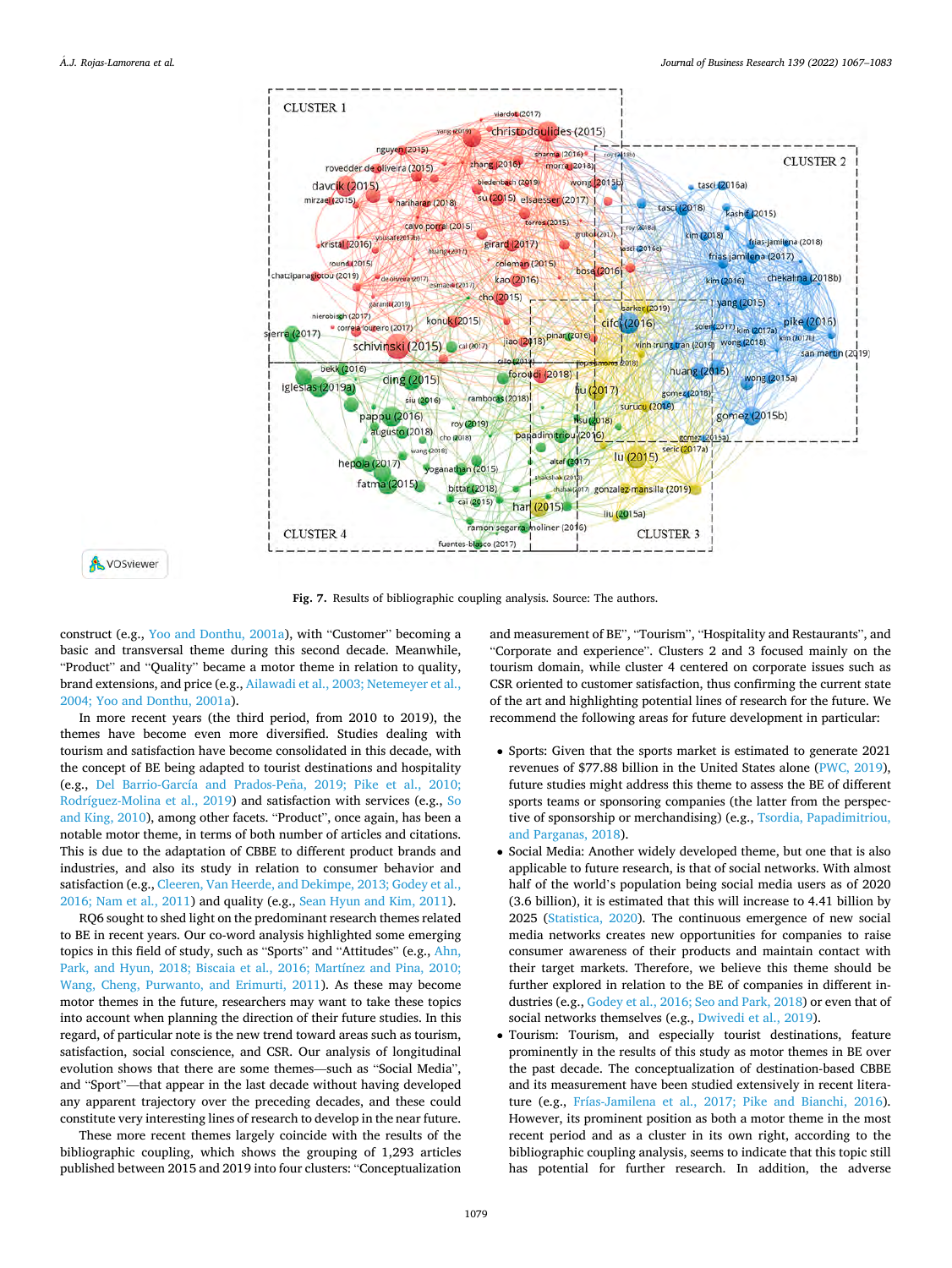<span id="page-13-0"></span>circumstances brought about by the COVID-19 pandemic have radically changed the global tourism landscape, causing lasting negative effects on this industry (Škare, Soriano, and Porada-Rochoń, 2021). It is therefore necessary to investigate BE in tourism in this radically-changed operating environment.

- Hospitality and restaurants: Research on the hospitality industry, including restaurants, has grown significantly in recent years. However, although there are several studies that apply the BE concept to the restaurant and hotel sector, it needs to be applied to different types of such establishments (Rodríguez-López et al., 2020), especially in the context of the "new normal" brought about by the COVID-19 pandemic, which is affecting this industry worldwide.
- CSR and experience: In recent years, literature has highlighted the importance of delivering unique and memorable brand experiences that help strengthen the consumer–brand relationship ([Khan and](#page-14-0)  [Fatma, 2017\)](#page-14-0). The continued rise in competition and the dynamism of markets have caused brands to increasingly turn to experiential marketing in search of ways to promote customer engagement and achieve a stable competitive position in the market ([Yu et al., 2021](#page-16-0)). In this context, there are several studies that endeavor to understand the relationship between consumer experience and BE (e.g., [Hepola,](#page-14-0)  [Karjaluoto, and Hintikka, 2017; Iglesias et al., 2019a](#page-14-0)), although future studies should enhance this line of research by analyzing the effect of experience on BE in various sectors. Meanwhile, CSR is becoming an essential element among wider business strategies because consumers are increasingly socially aware (and more demanding in this regard). Hence, firms that respond to this demand by investing their efforts in CSR enjoy a competitive advantage over those rivals that opt not to prioritize CSR actions ([Guzman and Davis,](#page-14-0)  [2017](#page-14-0)). This is because we live in a hyperconnected environment in which customers have greater access to information and can thus find out about business behaviors [\(Iglesias, Markovic, Singh, and](#page-14-0)  [Sierra, 2019b\)](#page-14-0). Here, further research on CSR business practices is required, to measure their effect on the BE of different brands and categories of products and services.

In contrast to these more recent themes, in the early years of development of BE as a scholarly topic, our research points to other themes that generated great interest in the literature (such as "Firm"), yet have ceased to be of major interest to researchers. This is clearly related to the evolution of the concept itself, toward a more customercentric perspective and away from the more financial perspective.

In short, this research is the first systematic quantitative analysis of BE research that applies a bibliometric approach using co-word analysis and science mapping to all the articles published in the last 30 years and indexed in the core collection of the WoS database and Scopus. The work details the structure of scientific knowledge on the BE concept as a research topic (past, present, and potential future), which is of great interest to scholars in helping to shape their research focus.

# **5. Limitations and future research**

Like all scientific research, our work presents a series of limitations that are important to note. First of all, our study focuses exclusively on scientific articles published in the last three decades and indexed in WoS and Scopus. Although these databases include those journals with the greatest scientific impact in the different knowledge disciplines (Munoz-[Leiva et al., 2015\)](#page-15-0), beyond WoS and Scopus there are also other academic journals on marketing and branding that have published scientific articles on BE that we did not include in the present analysis. To overcome this limitation, we propose that future studies also draw on other scientific databases such as Google Scholar in order to gather the knowledge accumulated in those journals *not* indexed in WoS and Scopus.

in our analysis that feature in different databases, such as conference proceedings, books, or book chapters. These types of publications could also be added in future works, although they do present the challenge that, in many cases, they may not be subject to the double-blind peer review system that guarantees a certain standard of scientific quality. Or they may subsequently be published in the form of academic articles, thus introducing the potential for repetition, which could skew the results.

A further limitation relates to the application of the method itself, which can lead to the elimination of research topics with marginal importance depending on the parameters used to reduce and homogenize the data and extract the themes that constitute the results of the study.

Regarding potential future research deriving from this paper, in addition to including other types of publications such as conference proceedings, book chapters, or other types sourced via Google Scholar, other bibliometric techniques, such as co-authorship analysis, could be employed. This approach enables the interactions between authors and their affiliations to be analyzed, thus providing insights into how academics interact with each other through co-authorship based on shared interests in the field of research ([Donthu et al., 2021a\)](#page-14-0).

#### **Declaration of Competing Interest**

The authors declare that they have no known competing financial interests or personal relationships that could have appeared to influence the work reported in this paper.

#### **Funding**

This work was supported by the Spanish National Research Programme (grant number ECO2017-88458-R), the Andalusian Program for R&D (grant number P20-01021) and the Ministry of Education, Culture and Sport of the Government of Spain (FPU16/07456). Funding for open access charge: University of Granada / CBUA.

#### **References**

- Aaker, D. A. (1991). *[Managing brand equity capitalizing on the value of brand name](http://refhub.elsevier.com/S0148-2963(21)00750-5/h0005)*. New [York, NY: The Free Press.](http://refhub.elsevier.com/S0148-2963(21)00750-5/h0005)
- [Aaker, D. A. \(1996\). Measuring brand equity across products and markets.](http://refhub.elsevier.com/S0148-2963(21)00750-5/h0010) *California [Management Review, 38](http://refhub.elsevier.com/S0148-2963(21)00750-5/h0010)*(3), 102–120.
- [Ahn, J., Park, J. K., & Hyun, H. \(2018\). Luxury product to service brand extension and](http://refhub.elsevier.com/S0148-2963(21)00750-5/h0015) brand equity transfer. *[Journal of Retailing and Consumer Services, 42](http://refhub.elsevier.com/S0148-2963(21)00750-5/h0015)*, 22–28.
- [Ailawadi, K. L., Lehmann, D. R., & Neslin, S. A. \(2003\). Revenue premium as an outcome](http://refhub.elsevier.com/S0148-2963(21)00750-5/h0020)  [measure of brand equity.](http://refhub.elsevier.com/S0148-2963(21)00750-5/h0020) *Journal of Marketing, 67*(4), 1–17.
- [Andersen, N. \(2019\). Mapping the expatriate literature: A bibliometric review of the field](http://refhub.elsevier.com/S0148-2963(21)00750-5/h0025)  [from 1998 to 2017 and identification of current research fronts.](http://refhub.elsevier.com/S0148-2963(21)00750-5/h0025) *The International [Journal of Human Resource Management](http://refhub.elsevier.com/S0148-2963(21)00750-5/h0025)*, 1–38.
- [Berry, L. L. \(2000\). Cultivating service brand equity.](http://refhub.elsevier.com/S0148-2963(21)00750-5/h0030) *Journal of the Academy of Marketing [Science, 28](http://refhub.elsevier.com/S0148-2963(21)00750-5/h0030)*(1), 128–137.
- [Bianchi, C., Pike, S., & Lings, I. \(2014\). Investigating attitudes towards three South](http://refhub.elsevier.com/S0148-2963(21)00750-5/h0035)  [American destinations in an emerging long haul market using a model of consumer](http://refhub.elsevier.com/S0148-2963(21)00750-5/h0035)[based brand equity \(CBBE\).](http://refhub.elsevier.com/S0148-2963(21)00750-5/h0035) *Tourism Management, 42*, 215–223.
- [Biscaia, R., Ross, S., Yoshida, M., Correia, A., Rosado, A., & Maroco, J. \(2016\).](http://refhub.elsevier.com/S0148-2963(21)00750-5/h0040) ˆ [Investigating the role of fan club membership on perceptions of team brand equity in](http://refhub.elsevier.com/S0148-2963(21)00750-5/h0040)  football. *[Sport Management Review, 19](http://refhub.elsevier.com/S0148-2963(21)00750-5/h0040)*(2), 157–170.
- [Blattberg, R. C., & Wisniewski, K. J. \(1989\). Price-induced patterns of competition.](http://refhub.elsevier.com/S0148-2963(21)00750-5/h0045)  *[Marketing Science, 8](http://refhub.elsevier.com/S0148-2963(21)00750-5/h0045)*(4), 291–309.
- [Bretas, V. P., & Alon, I. \(2021\). Franchising research on emerging markets: Bibliometric](http://refhub.elsevier.com/S0148-2963(21)00750-5/h0050)  and content analyses. *[Journal of Business Research, 133](http://refhub.elsevier.com/S0148-2963(21)00750-5/h0050)*, 51–65.
- Bruhn, M., Schoenmueller, V. and Schäfer, D. B. (2012) Are social media replacing traditional media in terms of brand equity creation?. Management research review 35(9): 770-790.
- [Buchanan, L., Simmons, C. J., & Bickart, B. A. \(1999\). Brand equity dilution: Retailer](http://refhub.elsevier.com/S0148-2963(21)00750-5/h0060) [display and context brand effects.](http://refhub.elsevier.com/S0148-2963(21)00750-5/h0060) *Journal of Marketing Research*, 36(3), 345–355.
- [Buil, I., de Chernatony, L., & Martínez, E. \(2008\). A cross-national validation of the](http://refhub.elsevier.com/S0148-2963(21)00750-5/h0065) [consumer-based brand equity scale.](http://refhub.elsevier.com/S0148-2963(21)00750-5/h0065) *Journal of Product & Brand Management, 17*(6), 384–[392](http://refhub.elsevier.com/S0148-2963(21)00750-5/h0065).
- [Buil, I., de Chernatony, L., & Martínez, E. \(2013\). Examining the role of advertising and](http://refhub.elsevier.com/S0148-2963(21)00750-5/h0070)  [sales promotions in brand equity creation.](http://refhub.elsevier.com/S0148-2963(21)00750-5/h0070) *Journal of Business Research, 66*(1), 115–[122](http://refhub.elsevier.com/S0148-2963(21)00750-5/h0070).
- [Buil, I., Martínez, E., & de Chernatony, L. \(2013\). The influence of brand equity on](http://refhub.elsevier.com/S0148-2963(21)00750-5/h0075)  consumer responses. *[Journal of Consumer Marketing, 30](http://refhub.elsevier.com/S0148-2963(21)00750-5/h0075)*(1), 62–74.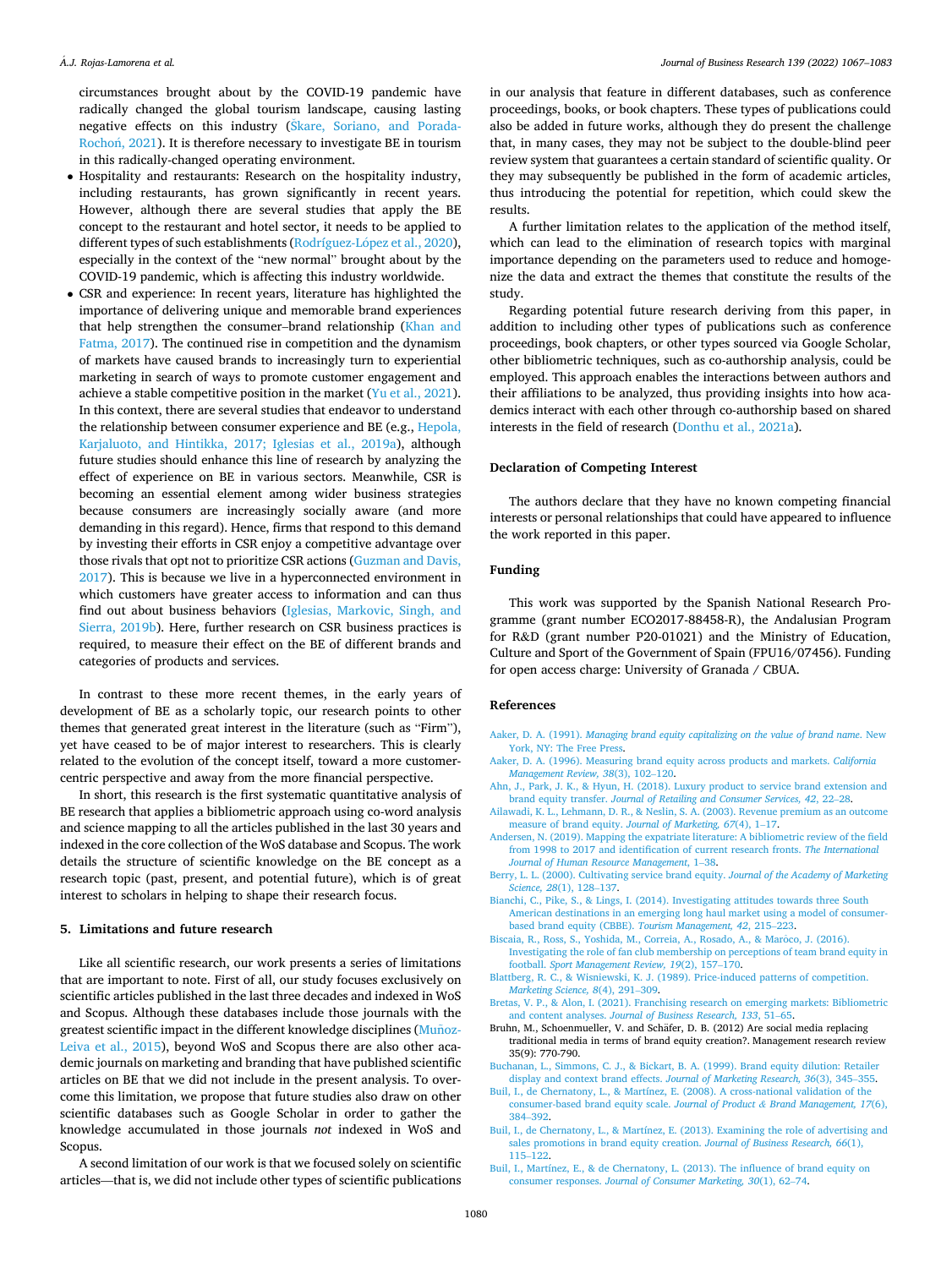#### <span id="page-14-0"></span>*A.J. Rojas-Lamorena et al.* ´

[Chatzipanagiotou, K., Christodoulides, G., & Veloutsou, C. \(2019\). Managing the](http://refhub.elsevier.com/S0148-2963(21)00750-5/h0080)  [consumer-based brand equity process: A cross-cultural perspective.](http://refhub.elsevier.com/S0148-2963(21)00750-5/h0080) *International [Business Review, 28](http://refhub.elsevier.com/S0148-2963(21)00750-5/h0080)*(2), 328–343.

- [Chen, Y.-S. \(2010\). The drivers of green brand equity: Green brand image, green](http://refhub.elsevier.com/S0148-2963(21)00750-5/h0085) [satisfaction, and green trust.](http://refhub.elsevier.com/S0148-2963(21)00750-5/h0085) *Journal of Business Ethics, 93*(2), 307–319.
- [Christodoulides, G., & de Chernatony, L. \(2004\). Dimensionalising on-and offline brands](http://refhub.elsevier.com/S0148-2963(21)00750-5/h0090)' composite equity. *Journal of Product & [Brand Management, 13](http://refhub.elsevier.com/S0148-2963(21)00750-5/h0090)*(3), 168–179.
- [Christodoulides, G., & De Chernatony, L. \(2010\). Consumer-based brand equity](http://refhub.elsevier.com/S0148-2963(21)00750-5/h0095)  [conceptualization and measurement: A literature review.](http://refhub.elsevier.com/S0148-2963(21)00750-5/h0095) *International Journal of [Research in Marketing, 52](http://refhub.elsevier.com/S0148-2963(21)00750-5/h0095)*(1), 43–66.
- Christodoulides, G., Cadogan, J. W. and Veloutsou, C. (2015) Consumer-based brand equity measurement: lessons learned from an international study. International Marketing Review 32(3/4): 307-328.
- [Çifci, S., Ekinci, Y., Whyatt, G., Japutra, A., Molinillo, S., & Siala, H. \(2016\). A cross](http://refhub.elsevier.com/S0148-2963(21)00750-5/h0105) [validation of consumer-based brand equity models: Driving customer equity in retail](http://refhub.elsevier.com/S0148-2963(21)00750-5/h0105)  brands. *[Journal of Business Research, 69](http://refhub.elsevier.com/S0148-2963(21)00750-5/h0105)*(9), 3740–3747.
- [Cleeren, K., van Heerde, H. J., & Dekimpe, M. G. \(2013\). Rising from the ashes: How](http://refhub.elsevier.com/S0148-2963(21)00750-5/h0110) [brands and categories can overcome product-harm crises.](http://refhub.elsevier.com/S0148-2963(21)00750-5/h0110) *Journal of Marketing, 77*  [\(2\), 58](http://refhub.elsevier.com/S0148-2963(21)00750-5/h0110)–77.
- [Cobb-Walgren, C. J., Ruble, C. A., & Donthu, N. \(1995\). Brand equity, brand preference,](http://refhub.elsevier.com/S0148-2963(21)00750-5/h0115)  and purchase intent. *[Journal of Advertising, 24](http://refhub.elsevier.com/S0148-2963(21)00750-5/h0115)*(3), 25–40.
- [Cobo, M. J., Lopez-Herrera, A. G., Herrera-Viedma, E., & Herrera, F. \(2012\). SciMAT: A](http://refhub.elsevier.com/S0148-2963(21)00750-5/h0120) ´ [new science mapping analysis software tool.](http://refhub.elsevier.com/S0148-2963(21)00750-5/h0120) *Journal of the American Society for [Information Science and Technology, 63](http://refhub.elsevier.com/S0148-2963(21)00750-5/h0120)*(8), 1609–1630.
- [Cornelius, B., & Persson, O. \(2006\). Who](http://refhub.elsevier.com/S0148-2963(21)00750-5/h0125)'s who in venture capital research. *Technovation, 26*[\(2\), 142](http://refhub.elsevier.com/S0148-2963(21)00750-5/h0125)–150.
- [Cornwell, T. B., Roy, D. P., & Steinard, E. A. \(2001\). Exploring managers](http://refhub.elsevier.com/S0148-2963(21)00750-5/h0130)' perceptions of [the impact of sponsorship on brand equity.](http://refhub.elsevier.com/S0148-2963(21)00750-5/h0130) *Journal of Advertising, 30*(2), 41–51.
- [Culnan, M. J. \(1986\). The intellectual development of management information systems.](http://refhub.elsevier.com/S0148-2963(21)00750-5/h0135)  *[Management Science, 32](http://refhub.elsevier.com/S0148-2963(21)00750-5/h0135)*(2), 156–172.
- [Davcik, N. S., Vinhas da Silva, R., & Hair, J. F. \(2015\). Towards a unified theory of brand](http://refhub.elsevier.com/S0148-2963(21)00750-5/h0140)  [equity: Conceptualizations, taxonomy and avenues for future research.](http://refhub.elsevier.com/S0148-2963(21)00750-5/h0140) *Journal of Product & [Brand Management, 24](http://refhub.elsevier.com/S0148-2963(21)00750-5/h0140)*(1), 3–17.
- [Dawar, N., & Pillutla, M. M. \(2000\). Impact of product-harm crises on brand equity: The](http://refhub.elsevier.com/S0148-2963(21)00750-5/h0145)  [moderating role of consumer expectations.](http://refhub.elsevier.com/S0148-2963(21)00750-5/h0145) *Journal of Marketing Research, 37*(2), 215–[226](http://refhub.elsevier.com/S0148-2963(21)00750-5/h0145).
- de la Hoz-Correa, A., Muñoz-Leiva, F., & Bakucz, M. (2018). Past themes and future [trends in medical tourism research: A co-word analysis.](http://refhub.elsevier.com/S0148-2963(21)00750-5/h0150) *Tourism Management, 65*, 200–[211](http://refhub.elsevier.com/S0148-2963(21)00750-5/h0150).
- del Barrio-García, S., & Prados-Peña, M. B. (2019). Do brand authenticity and brand [credibility facilitate brand equity? The case of heritage destination brand extension.](http://refhub.elsevier.com/S0148-2963(21)00750-5/h0155)  *[Journal of Destination Marketing](http://refhub.elsevier.com/S0148-2963(21)00750-5/h0155) & Management, 13*, 10–23.
- Donthu, N., Gremler, D. D., Kumar, S. and Pattnaik, D. (2020a) Mapping of Journal of Service Research Themes: A 22-Year Review. Journal of Service Research, DOI: 1094670520977672.
- [Donthu, N., Kumar, S., Mukherjee, D., Pandey, N., & Lim, W. M. \(2021\). How to conduct](http://refhub.elsevier.com/S0148-2963(21)00750-5/h0170)  [a bibliometric analysis: An overview and guidelines.](http://refhub.elsevier.com/S0148-2963(21)00750-5/h0170) *Journal of Business Research, 133*[, 285](http://refhub.elsevier.com/S0148-2963(21)00750-5/h0170)–296.
- [Donthu, N., Kumar, S., Pattnaik, D., & Lim, W. M. \(2021\). A bibliometric retrospection of](http://refhub.elsevier.com/S0148-2963(21)00750-5/h0175)  [marketing from the lens of psychology: Insights from Psychology](http://refhub.elsevier.com/S0148-2963(21)00750-5/h0175) & Marketing. *Psychology & [Marketing, 38](http://refhub.elsevier.com/S0148-2963(21)00750-5/h0175)*(5), 834–865.
- Donthu, N., Kumar, S., Paul, J., Pattnaik, D. and Strong, C. (2020bb) A retrospective of the Journal of Strategic Marketing from 1993 to 2019 using bibliometric analysis. Journal of Strategic Marketing, DOI: 10.1080/0965254X.2020.1794937.
- [Dwivedi, A., Johnson, L. W., Wilkie, D. C., & De Araujo-Gil, L. \(2019\). Consumer](http://refhub.elsevier.com/S0148-2963(21)00750-5/h0185) emotional brand attachment with social media brands and social media brand equity. *[European Journal of Marketing, 53](http://refhub.elsevier.com/S0148-2963(21)00750-5/h0185)*(6), 1176–1204.
- [Dyson, P., Farr, A., & Hollis, N. \(1996\). Understanding, Measuring, and Using Brand](http://refhub.elsevier.com/S0148-2963(21)00750-5/h0190)  Equity. *[Journal of Advertising Research](http://refhub.elsevier.com/S0148-2963(21)00750-5/h0190)*, 9–21.
- [Emari, H., Jafari, A., & Mogaddam, M. \(2012\). The mediatory impact of brand loyalty](http://refhub.elsevier.com/S0148-2963(21)00750-5/h0195) and brand image on brand equity. *[African Journal of Business Management, 6](http://refhub.elsevier.com/S0148-2963(21)00750-5/h0195)*(17), 5692–[5701](http://refhub.elsevier.com/S0148-2963(21)00750-5/h0195).
- [Erdem, T., & Swait, J. \(1998\). Brand equity as a signaling phenomenon.](http://refhub.elsevier.com/S0148-2963(21)00750-5/h0200) *Journal of [Consumer Psychology, 7](http://refhub.elsevier.com/S0148-2963(21)00750-5/h0200)*(2), 131–157.
- [Erdem, T., Keane, M. P., & Sun, B. \(2008\). A dynamic model of brand choice when price](http://refhub.elsevier.com/S0148-2963(21)00750-5/h0205)  [and advertising signal product quality.](http://refhub.elsevier.com/S0148-2963(21)00750-5/h0205) *Marketing Science, 27*(6), 1111–1125.
- [Erdem, T., Swait, J., & Valenzuela, A. \(2006\). Brands as signals: A cross-country](http://refhub.elsevier.com/S0148-2963(21)00750-5/h0210) validation study. *[Journal of Marketing, 70](http://refhub.elsevier.com/S0148-2963(21)00750-5/h0210)*(1), 34–49.
- [Escalas, J. E., & Bettman, J. R. \(2003\). You are what they eat: The influence of reference](http://refhub.elsevier.com/S0148-2963(21)00750-5/h0215)  groups on consumers' connections to brands. *[Journal of Consumer Psychology, 13](http://refhub.elsevier.com/S0148-2963(21)00750-5/h0215)*(3), 339–[348](http://refhub.elsevier.com/S0148-2963(21)00750-5/h0215).
- [Farquhar, P. H. \(1989\). Managing brand equity.](http://refhub.elsevier.com/S0148-2963(21)00750-5/h0220) *Marketing Research, 1*(3), 24–33.
- [Feldwick, P. \(1996\). Do we really need 'brand equity](http://refhub.elsevier.com/S0148-2963(21)00750-5/h0225)'? *Journal of Brand Management, 4*  [\(1\), 9](http://refhub.elsevier.com/S0148-2963(21)00750-5/h0225)–28.
- Filieri, R., Lin, Z., D'[Antone, S., & Chatzopoulou, E. \(2019\). A cultural approach to brand](http://refhub.elsevier.com/S0148-2963(21)00750-5/h0230)  [equity: The role of brand mianzi and brand popularity in China.](http://refhub.elsevier.com/S0148-2963(21)00750-5/h0230) *Journal of Brand [Management, 26](http://refhub.elsevier.com/S0148-2963(21)00750-5/h0230)*(4), 376–394.
- [Frank, P., & Watchravesringkan, K. \(2016\). Exploring antecedents and consequences of](http://refhub.elsevier.com/S0148-2963(21)00750-5/h0235) young consumers' [perceived global brand equity.](http://refhub.elsevier.com/S0148-2963(21)00750-5/h0235) *Journal of Product & Brand [Management, 25](http://refhub.elsevier.com/S0148-2963(21)00750-5/h0235)*(2), 160–170.
- Frias, D. M., Castañeda, J.-A., del Barrio-García, S., & López-Moreno, L. (2020). The [effect of self-congruity and motivation on consumer-based destination brand equity.](http://refhub.elsevier.com/S0148-2963(21)00750-5/h0240)  *[Journal of Vacation Marketing, 26](http://refhub.elsevier.com/S0148-2963(21)00750-5/h0240)*(3), 287–304.
- Frías Jamilena, D. M., Polo Peña, A. I., & Rodríguez Molina, M.Á. (2017). The effect of [value-creation on consumer-based destination brand equity.](http://refhub.elsevier.com/S0148-2963(21)00750-5/h0245) *Journal of Travel [Research, 56](http://refhub.elsevier.com/S0148-2963(21)00750-5/h0245)*(8), 1011–1031.
- Frías-Jamilena, D. M., Castañeda-García, J. A., Del Barrio-García, S., & López-Moreno, L. [\(2020\). A review of comparative advertising research 1975](http://refhub.elsevier.com/S0148-2963(21)00750-5/h0160)–2018: Thematic and citation analyses. *[Journal of Business Research, 121](http://refhub.elsevier.com/S0148-2963(21)00750-5/h0160)*, 73–84.
- [Gartner, W. C., & Ruzzier, M. K. \(2011\). Tourism destination brand equity dimensions:](http://refhub.elsevier.com/S0148-2963(21)00750-5/h0250)  [Renewal versus repeat market.](http://refhub.elsevier.com/S0148-2963(21)00750-5/h0250) *Journal of Travel Research, 50*(5), 471–481.
- Gil-Saura, I., Šerić, M., Ruiz-Molina, M. E., & Berenguer-Contrí, G. (2017). The causal [relationship between store equity and loyalty: Testing two alternative models in](http://refhub.elsevier.com/S0148-2963(21)00750-5/h0255) retailing. *[Journal of Brand Management, 24](http://refhub.elsevier.com/S0148-2963(21)00750-5/h0255)*(2), 193–208.
- [Girard, T., Trapp, P., Pinar, M., Gulsoy, T., & Boyt, T. E. \(2017\). Consumer-based brand](http://refhub.elsevier.com/S0148-2963(21)00750-5/h0260)  [equity of a private-label brand: Measuring and examining determinants.](http://refhub.elsevier.com/S0148-2963(21)00750-5/h0260) *Journal of [Marketing Theory and Practice, 25](http://refhub.elsevier.com/S0148-2963(21)00750-5/h0260)*(1), 39–56.
- [Gladden, J. M., & Funk, D. C. \(2002\). Developing an understanding of brand associations](http://refhub.elsevier.com/S0148-2963(21)00750-5/h0265)  [in team sport: Empirical evidence from consumers of professional sport.](http://refhub.elsevier.com/S0148-2963(21)00750-5/h0265) *Journal of [Sport Management, 16](http://refhub.elsevier.com/S0148-2963(21)00750-5/h0265)*(1), 54–81.
- [Godey, B., Manthiou, A., Pederzoli, D., Rokka, J., Aiello, G., Donvito, R., & Singh, R.](http://refhub.elsevier.com/S0148-2963(21)00750-5/h0270) [\(2016\). Social media marketing efforts of luxury brands: Influence on brand equity](http://refhub.elsevier.com/S0148-2963(21)00750-5/h0270)  and consumer behavior. *[Journal of Business Research, 69](http://refhub.elsevier.com/S0148-2963(21)00750-5/h0270)*(12), 5833–5841.
- Gómez, M., Lopez, C., & Molina, A. (2015). A model of tourism destination brand equity: [The case of wine tourism destinations in Spain.](http://refhub.elsevier.com/S0148-2963(21)00750-5/h0275) *Tourism Management, 51*, 210–222.
- González-Mansilla, Ó., Berenguer-Contrí, G., & Serra-Cantallops, A. (2019). The impact [of value co-creation on hotel brand equity and customer satisfaction.](http://refhub.elsevier.com/S0148-2963(21)00750-5/h0280) *Tourism [Management, 75](http://refhub.elsevier.com/S0148-2963(21)00750-5/h0280)*, 51–65.
- Guzmán, F., & Davis, D. (2017). The impact of corporate social responsibility on brand [equity: Consumer responses to two types of fit.](http://refhub.elsevier.com/S0148-2963(21)00750-5/h0285) *Journal of Product & Brand [Management, 26](http://refhub.elsevier.com/S0148-2963(21)00750-5/h0285)*(5), 435–446.
- [Han, S. H., Nguyen, B., & Lee, T. J. \(2015\). Consumer-based chain restaurant brand](http://refhub.elsevier.com/S0148-2963(21)00750-5/h0290) [equity, brand reputation, and brand trust.](http://refhub.elsevier.com/S0148-2963(21)00750-5/h0290) *International Journal of Hospitality [Management, 50](http://refhub.elsevier.com/S0148-2963(21)00750-5/h0290)*, 84–93.
- [Heinberg, M., Ozkaya, H. E., & Taube, M. \(2018\). Do corporate image and reputation](http://refhub.elsevier.com/S0148-2963(21)00750-5/h0295) [drive brand equity in India and China?-Similarities and differences.](http://refhub.elsevier.com/S0148-2963(21)00750-5/h0295) *Journal of [Business Research, 86](http://refhub.elsevier.com/S0148-2963(21)00750-5/h0295)*, 259–268.
- [Hepola, J., Karjaluoto, H., & Hintikka, A. \(2017\). The effect of sensory brand experience](http://refhub.elsevier.com/S0148-2963(21)00750-5/h0300)  [and involvement on brand equity directly and indirectly through consumer brand](http://refhub.elsevier.com/S0148-2963(21)00750-5/h0300)  engagement. *Journal of Product & [Brand Management, 26](http://refhub.elsevier.com/S0148-2963(21)00750-5/h0300)*(3), 282–293.
- [Hoeffler, S., & Keller, K. L. \(2002\). Building brand equity through corporate societal](http://refhub.elsevier.com/S0148-2963(21)00750-5/h0305) marketing. *[Journal of Public Policy](http://refhub.elsevier.com/S0148-2963(21)00750-5/h0305) & Marketing, 21*(1), 78–89.
- [Hsu, C. H. C., Oh, H., & Assaf, A. G. \(2012\). A customer-based brand equity model for](http://refhub.elsevier.com/S0148-2963(21)00750-5/h0310)  upscale hotels. *[Journal of Travel Research, 51](http://refhub.elsevier.com/S0148-2963(21)00750-5/h0310)*(1), 81–93.
- [Hsu, K.-T. \(2012\). The advertising effects of corporate social responsibility on corporate](http://refhub.elsevier.com/S0148-2963(21)00750-5/h0315)  [reputation and brand equity: Evidence from the life insurance industry in Taiwan.](http://refhub.elsevier.com/S0148-2963(21)00750-5/h0315) *[Journal of Business Ethics, 109](http://refhub.elsevier.com/S0148-2963(21)00750-5/h0315)*(2), 189–201.
- Huang, R., and Sarigöllü, E. (2014) How brand awareness relates to market outcome, brand equity, and the marketing mix. In Fashion branding and consumer behaviors (pp. 113-132). Springer, New York, NY.
- [Iglesias, O., Markovic, S., & Rialp, J. \(2019\). How does sensory brand experience](http://refhub.elsevier.com/S0148-2963(21)00750-5/h0330)  [influence brand equity? Considering the roles of customer satisfaction, customer](http://refhub.elsevier.com/S0148-2963(21)00750-5/h0330)  [affective commitment, and employee empathy.](http://refhub.elsevier.com/S0148-2963(21)00750-5/h0330) *Journal of Business Research, 96*, 343–[354](http://refhub.elsevier.com/S0148-2963(21)00750-5/h0330).
- [Iglesias, O., Markovic, S., Singh, J. J., & Sierra, V. \(2019\). Do customer perceptions of](http://refhub.elsevier.com/S0148-2963(21)00750-5/h0335) [corporate services brand ethicality improve brand equity? Considering the roles of](http://refhub.elsevier.com/S0148-2963(21)00750-5/h0335) [brand heritage, brand image, and recognition benefits.](http://refhub.elsevier.com/S0148-2963(21)00750-5/h0335) *Journal of Business Ethics, 154*  [\(2\), 441](http://refhub.elsevier.com/S0148-2963(21)00750-5/h0335)–459.
- [Im, H. H., Kim, S. S., Elliot, S., & Han, H. \(2012\). Conceptualizing destination brand](http://refhub.elsevier.com/S0148-2963(21)00750-5/h0340) [equity dimensions from a consumer-based brand equity perspective.](http://refhub.elsevier.com/S0148-2963(21)00750-5/h0340) *Journal of Travel & [Tourism Marketing, 29](http://refhub.elsevier.com/S0148-2963(21)00750-5/h0340)*(4), 385–403.
- [Jara, M., & Cliquet, G. \(2012\). Retail brand equity: Conceptualization and measurement.](http://refhub.elsevier.com/S0148-2963(21)00750-5/h0345)  *[Journal of Retailing and Consumer Services, 19](http://refhub.elsevier.com/S0148-2963(21)00750-5/h0345)*(1), 140–149.
- [Jia, H., Zhou, S., & Allaway, A. W. \(2018\). Understanding the evolution of consumer](http://refhub.elsevier.com/S0148-2963(21)00750-5/h0350) [psychology research: A bibliometric and network analysis.](http://refhub.elsevier.com/S0148-2963(21)00750-5/h0350) *Journal of Consumer [Behaviour, 17](http://refhub.elsevier.com/S0148-2963(21)00750-5/h0350)*(5), 491–502.
- [Kalra, A., & Goodstein, R. C. \(1998\). The impact of advertising positioning strategies on](http://refhub.elsevier.com/S0148-2963(21)00750-5/h0355)  consumer price sensitivity. *[Journal of Marketing Research, 35](http://refhub.elsevier.com/S0148-2963(21)00750-5/h0355)*(2), 210–224.
- [Kamakura, W. A., & Russell, G. J. \(1993\). Measuring brand value with scanner data.](http://refhub.elsevier.com/S0148-2963(21)00750-5/h0360)  *[International Journal of Research in Marketing, 10](http://refhub.elsevier.com/S0148-2963(21)00750-5/h0360)*(1), 9–22.
- [Keller, K. L. \(2003\). Brand synthesis: The multidimensionality of brand knowledge.](http://refhub.elsevier.com/S0148-2963(21)00750-5/h0365) *[Journal of Consumer Research, 29](http://refhub.elsevier.com/S0148-2963(21)00750-5/h0365)*(4), 595–600.
- [Keller, K. L. \(1993\). Conceptualizing, measuring, and managing customer-based brand](http://refhub.elsevier.com/S0148-2963(21)00750-5/h0370)  equity. *[Journal of Marketing, 57](http://refhub.elsevier.com/S0148-2963(21)00750-5/h0370)*(1), 1–22.
- Keller, K. L. (2003). *[Strategic Brand Management: Building, Measuring, and Managing Brand](http://refhub.elsevier.com/S0148-2963(21)00750-5/h0375)  Equity* [\(2nd ed.\). Boston, MA: Pearson Education](http://refhub.elsevier.com/S0148-2963(21)00750-5/h0375).
- [Keller, K. L. \(2010\). Brand equity management in a multichannel, multimedia retail](http://refhub.elsevier.com/S0148-2963(21)00750-5/h0380) environment. *[Journal of Interactive Marketing, 24](http://refhub.elsevier.com/S0148-2963(21)00750-5/h0380)*(2), 58–70.
- [Keller, K. L., & Lehmann, D. R. \(2006\). Brands and branding: Research findings and](http://refhub.elsevier.com/S0148-2963(21)00750-5/h0385) future priorities. *[Marketing Science, 25](http://refhub.elsevier.com/S0148-2963(21)00750-5/h0385)*(6), 740–759.

[Kessler, M. M. \(1963\). Bibliographic coupling between scientific articles.](http://refhub.elsevier.com/S0148-2963(21)00750-5/h0390) *American [Documentation, 14](http://refhub.elsevier.com/S0148-2963(21)00750-5/h0390)*(1), 123–131.

- [Khan, I., & Fatma, M. \(2017\). Antecedents and outcomes of brand experience: An](http://refhub.elsevier.com/S0148-2963(21)00750-5/h0395)  empirical study. *[Journal of Brand Management, 24](http://refhub.elsevier.com/S0148-2963(21)00750-5/h0395)*(5), 439–452.
- [Kim, A. J., & Ko, E. \(2012\). Do social media marketing activities enhance customer](http://refhub.elsevier.com/S0148-2963(21)00750-5/h0400)  [equity? An empirical study of luxury fashion brand.](http://refhub.elsevier.com/S0148-2963(21)00750-5/h0400) *Journal of Business Research, 65*  [\(10\), 1480](http://refhub.elsevier.com/S0148-2963(21)00750-5/h0400)–1486.
- [Kim, H.-B., & Kim, W. G. \(2005\). The relationship between brand equity and firms](http://refhub.elsevier.com/S0148-2963(21)00750-5/h0405)' [performance in luxury hotels and chain restaurants.](http://refhub.elsevier.com/S0148-2963(21)00750-5/h0405) *Tourism Management, 26*(4), 549–[560](http://refhub.elsevier.com/S0148-2963(21)00750-5/h0405).
- [Konecnik, M., & Gartner, W. C. \(2007\). Customer-based brand equity for a destination.](http://refhub.elsevier.com/S0148-2963(21)00750-5/h0410) *[Annals of Tourism Research, 34](http://refhub.elsevier.com/S0148-2963(21)00750-5/h0410)*(2), 400–421.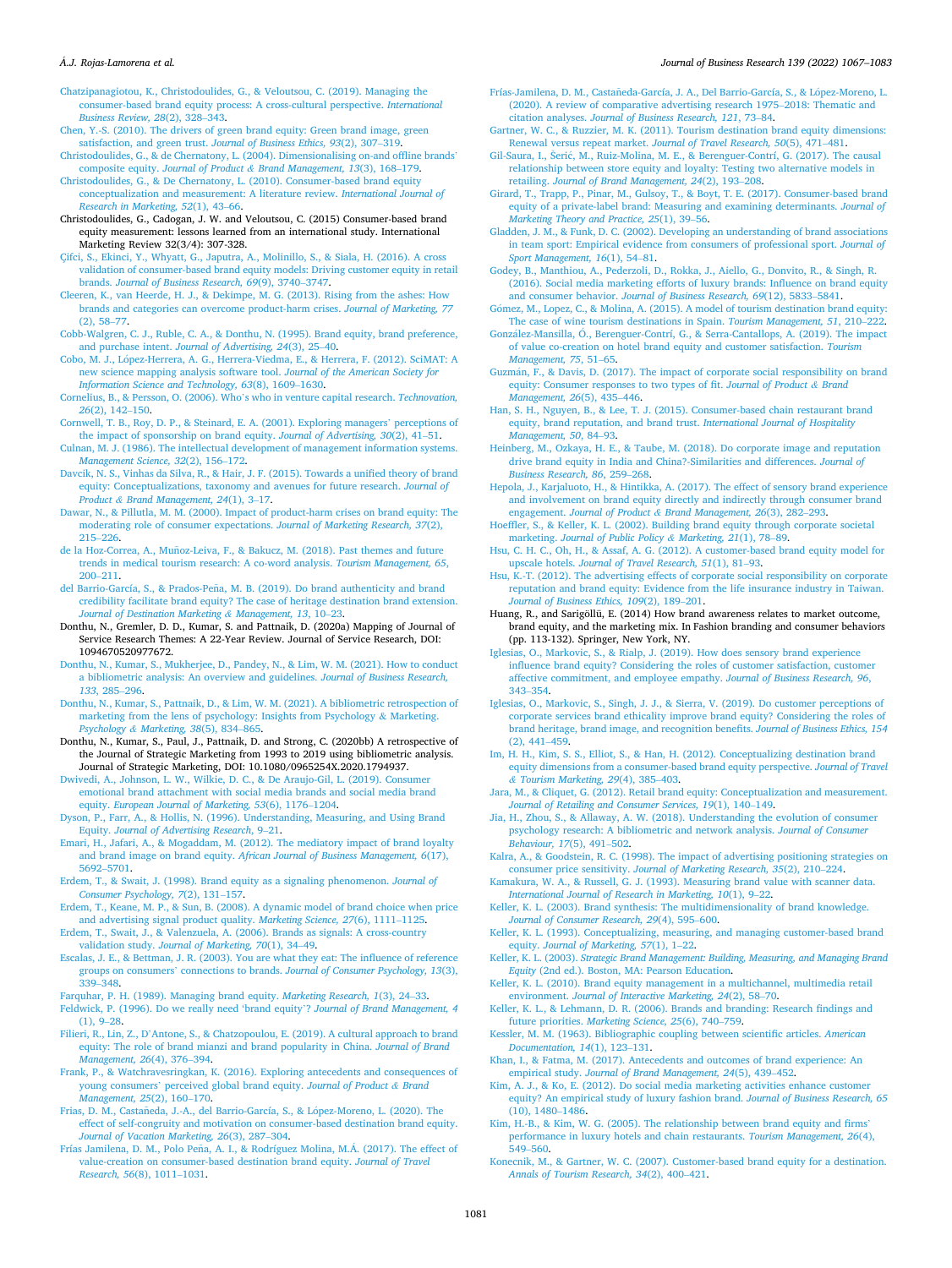#### <span id="page-15-0"></span>*A.J. Rojas-Lamorena et al.* ´

[Kouropalatis, Y., Giudici, A., & Acar, O. A. \(2019\). Business capabilities for industrial](http://refhub.elsevier.com/S0148-2963(21)00750-5/h0415)  [firms: A bibliometric analysis of research diffusion and impact within and beyond](http://refhub.elsevier.com/S0148-2963(21)00750-5/h0415)  Industrial Marketing Management. *[Industrial Marketing Management, 83](http://refhub.elsevier.com/S0148-2963(21)00750-5/h0415)*, 8–20.

- [Kumar, P., Sharma, A., & Salo, J. \(2019\). A bibliometric analysis of extended key account](http://refhub.elsevier.com/S0148-2963(21)00750-5/h0420)  management literature. *[Industrial Marketing Management, 82](http://refhub.elsevier.com/S0148-2963(21)00750-5/h0420)*, 276–292.
- [Lai, C.-S., Chiu, C.-J., Yang, C.-F., & Pai, D.-C. \(2010\). The effects of corporate social](http://refhub.elsevier.com/S0148-2963(21)00750-5/h0425) [responsibility on brand performance: The mediating effect of industrial brand equity](http://refhub.elsevier.com/S0148-2963(21)00750-5/h0425)  and corporate reputation. *[Journal of Business Ethics, 95](http://refhub.elsevier.com/S0148-2963(21)00750-5/h0425)*(3), 457–469.
- [Lara-Rodríguez, J. S., Rojas-Contreras, C., & Duque Oliva, E. J. \(2019\). Discovering](http://refhub.elsevier.com/S0148-2963(21)00750-5/h0430)  [emerging research topics for brand personality: A bibliometric analysis.](http://refhub.elsevier.com/S0148-2963(21)00750-5/h0430) *Australasian [Marketing Journal \(AMJ\), 27](http://refhub.elsevier.com/S0148-2963(21)00750-5/h0430)*(4), 261–272.
- [Lassar, W., Mittal, B., & Sharma, A. \(1995\). Measuring customer-based brand equity.](http://refhub.elsevier.com/S0148-2963(21)00750-5/h0435)  *[Journal of Consumer Marketing, 12](http://refhub.elsevier.com/S0148-2963(21)00750-5/h0435)*(4), 11–19.
- [Leone, R. P., Robinson, L. M., Bragge, J., & Somervuori, O. \(2012\). A citation and](http://refhub.elsevier.com/S0148-2963(21)00750-5/h0440)  [profiling analysis of pricing research from 1980 to 2010.](http://refhub.elsevier.com/S0148-2963(21)00750-5/h0440) *Journal of Business Research, 65*[\(7\), 1010](http://refhub.elsevier.com/S0148-2963(21)00750-5/h0440)–1024.
- [Liao, S., & Cheng, C. C. J. \(2014\). Brand equity and the exacerbating factors of product](http://refhub.elsevier.com/S0148-2963(21)00750-5/h0445)  [innovation failure evaluations: A communication effect perspective.](http://refhub.elsevier.com/S0148-2963(21)00750-5/h0445) *Journal of [Business Research, 67](http://refhub.elsevier.com/S0148-2963(21)00750-5/h0445)*(1), 2919–2925.
- [Lin, M. S., & Chung, Y. K. \(2019\). Understanding the impacts of corporate social](http://refhub.elsevier.com/S0148-2963(21)00750-5/h0450) [responsibility and brand attributes on brand equity in the restaurant industry.](http://refhub.elsevier.com/S0148-2963(21)00750-5/h0450)  *[Tourism Economics, 25](http://refhub.elsevier.com/S0148-2963(21)00750-5/h0450)*(4), 639–658.
- Llopis-Amorós, M.-P., Gil-Saura, I., & Molina, M. E. R. (2018). The role of marketing [communications in generating brand equity for an event.](http://refhub.elsevier.com/S0148-2963(21)00750-5/h0455) *Event Management, 22*(5), 825–[848](http://refhub.elsevier.com/S0148-2963(21)00750-5/h0455).
- Llopis-Amorós, M.-P., Gil-Saura, I., Ruiz-Molina, M. E., & Fuentes-Blasco, M. (2019). Social media communications and festival brand equity: Millennials vs Centennials. *[Journal of Hospitality and Tourism Management, 40](http://refhub.elsevier.com/S0148-2963(21)00750-5/h0460)*, 134–144.
- Londoño, J. C., Elms, J., & Davies, K. (2016). Conceptualising and measuring consumerbased brand–retailer–channel equity. *[Journal of Retailing and Consumer Services, 29](http://refhub.elsevier.com/S0148-2963(21)00750-5/h0465)*, 70–[81](http://refhub.elsevier.com/S0148-2963(21)00750-5/h0465).
- López-Herrera, A. G., Herrera-Viedma, E., Cobo, M. J., Martínez, M. A., Kou, G., & Shi, Y. [\(2012\). A conceptual snapshot of the first decade \(2002](http://refhub.elsevier.com/S0148-2963(21)00750-5/h0470)–2011) of the International [Journal of Information Technology](http://refhub.elsevier.com/S0148-2963(21)00750-5/h0470) & Decision Making. *International Journal of [Information Technology](http://refhub.elsevier.com/S0148-2963(21)00750-5/h0470) & Decision Making, 11*(2), 247–270.
- [Lu, A. C. C., Gursoy, D., & Lu, C. Y. \(2015\). Authenticity perceptions, brand equity and](http://refhub.elsevier.com/S0148-2963(21)00750-5/h0475)  [brand choice intention: The case of ethnic restaurants.](http://refhub.elsevier.com/S0148-2963(21)00750-5/h0475) *International Journal of [Hospitality Management, 50](http://refhub.elsevier.com/S0148-2963(21)00750-5/h0475)*, 36–45.
- [Ma, W., Schraven, D., de Bruijne, M., De Jong, M., & Lu, H. \(2019\). Tracing the origins of](http://refhub.elsevier.com/S0148-2963(21)00750-5/h0480)  [place branding research: A bibliometric study of concepts in use \(1980](http://refhub.elsevier.com/S0148-2963(21)00750-5/h0480)–2018). *[Sustainability, 11](http://refhub.elsevier.com/S0148-2963(21)00750-5/h0480)*(11), 2999.
- [Martínez, E., & Pina, J. M. \(2010\). Consumer responses to brand extensions a](http://refhub.elsevier.com/S0148-2963(21)00750-5/h0485) comprehensive model. *[European Journal of Marketing, 44](http://refhub.elsevier.com/S0148-2963(21)00750-5/h0485)*(7/8), 1182–1205.
- [Mitra, D., & Golder, P. N. \(2006\). How does objective quality affect perceived quality?](http://refhub.elsevier.com/S0148-2963(21)00750-5/h0490)  [Short-term effects, long-term effects, and asymmetries.](http://refhub.elsevier.com/S0148-2963(21)00750-5/h0490) *Marketing Science, 25*(3), 230–[247](http://refhub.elsevier.com/S0148-2963(21)00750-5/h0490).
- Moise, M. S., Gil-Saura, I., Šerić, M., & Ruiz Molina, M. E. (2019). Influence of [environmental practices on brand equity, satisfaction and word of mouth.](http://refhub.elsevier.com/S0148-2963(21)00750-5/h0495) *Journal of [Brand Management, 26](http://refhub.elsevier.com/S0148-2963(21)00750-5/h0495)*(6), 646–657.
- Möller, K., & Halinen, A. (2018). IMP thinking and IMM: Co-creating value for business marketing. *[Industrial Marketing Management, 69](http://refhub.elsevier.com/S0148-2963(21)00750-5/h0500)*, 18–31.
- [Motameni, R., & Shahrokhi, M. \(1998\). Brand equity valuation: A global perspective.](http://refhub.elsevier.com/S0148-2963(21)00750-5/h0505)  *Journal of Product & [Brand Management, 7](http://refhub.elsevier.com/S0148-2963(21)00750-5/h0505)*(4), 275–290.
- Muniz, F., Guzmán, F., Paswan, A. K., & Crawford, H. J. (2019). The immediate effect of [corporate social responsibility on consumer-based brand equity.](http://refhub.elsevier.com/S0148-2963(21)00750-5/h0510) *Journal of Product & [Brand Management, 28](http://refhub.elsevier.com/S0148-2963(21)00750-5/h0510)*(7), 864–879.
- Muñoz-Leiva, F., Porcu, L., & Barrio-García, S. D. (2015). Discovering prominent themes [in integrated marketing communication research from 1991 to 2012: A co-word](http://refhub.elsevier.com/S0148-2963(21)00750-5/h0515) analytic approach. *[International Journal of Advertising, 34](http://refhub.elsevier.com/S0148-2963(21)00750-5/h0515)*(4), 678–701.
- Muñoz-Leiva, F., Sánchez-Fernández, J., Liébana-Cabanillas, F. J., & Martínez-Fiestas, M. [\(2013\). Detecting salient themes in financial marketing research from 1961 to 2010.](http://refhub.elsevier.com/S0148-2963(21)00750-5/h0520)  *[The Service Industries Journal, 33](http://refhub.elsevier.com/S0148-2963(21)00750-5/h0520)*(9-10), 925–940.
- Muñoz-Leiva, F., Viedma-del-Jesús, M. I., Sánchez-Fernández, J., & López-Herrera, A. G. [\(2012\). An application of co-word analysis and bibliometric maps for detecting the](http://refhub.elsevier.com/S0148-2963(21)00750-5/h0525)  [most highlighting themes in the consumer behaviour research from a longitudinal](http://refhub.elsevier.com/S0148-2963(21)00750-5/h0525)  [perspective.](http://refhub.elsevier.com/S0148-2963(21)00750-5/h0525) *Quality & Quantity, 46*(4), 1077–1095.
- Murgado-Armenteros, E. M., Gutiérrez-Salcedo, M., Torres-Ruiz, F. J., & Cobo, M. J. [\(2015\). Analysing the conceptual evolution of qualitative marketing research](http://refhub.elsevier.com/S0148-2963(21)00750-5/h0530)  [through science mapping analysis.](http://refhub.elsevier.com/S0148-2963(21)00750-5/h0530) *Scientometrics, 102*(1), 519–557.
- [Nam, J., Ekinci, Y., & Whyatt, G. \(2011\). Brand equity, brand loyalty and consumer](http://refhub.elsevier.com/S0148-2963(21)00750-5/h0535)  satisfaction. *[Annals of Tourism Research, 38](http://refhub.elsevier.com/S0148-2963(21)00750-5/h0535)*(3), 1009–1030.
- [Netemeyer, R. G., Krishnan, B., Pullig, C., Wang, G., Yagci, M., Dean, D.,](http://refhub.elsevier.com/S0148-2963(21)00750-5/h0540) … Wirth, F. [\(2004\). Developing and validating measures of facets of customer-based brand](http://refhub.elsevier.com/S0148-2963(21)00750-5/h0540)  equity. *[Journal of Business Research, 57](http://refhub.elsevier.com/S0148-2963(21)00750-5/h0540)*(2), 209–224.
- [Nguyen, T., Dadzie, C., & Davari, A. \(2013\). Does brand equity mean brand equity? An](http://refhub.elsevier.com/S0148-2963(21)00750-5/h0545)  [empirical study of consumer-based brand equity and financial based brand equity.](http://refhub.elsevier.com/S0148-2963(21)00750-5/h0545)  *AMA Summer Educator' [Conference Proceedings, 24](http://refhub.elsevier.com/S0148-2963(21)00750-5/h0545)*, 344–345.
- Nova-Reyes, A., Muñoz-Leiva, F., & Luque-Martínez, T. (2020). The tipping point in the [status of socially responsible consumer behavior research?](http://refhub.elsevier.com/S0148-2963(21)00750-5/h0550) *A Bibliometric Analysis. [Sustainability, 12](http://refhub.elsevier.com/S0148-2963(21)00750-5/h0550)*(8), 3141.
- [Oyedeji, T. A. \(2007\). The relation between the customer-based brand equity of media](http://refhub.elsevier.com/S0148-2963(21)00750-5/h0555) [outlets and their media channel credibility: An exploratory study.](http://refhub.elsevier.com/S0148-2963(21)00750-5/h0555) *The International [Journal on Media Management, 9](http://refhub.elsevier.com/S0148-2963(21)00750-5/h0555)*(3), 116–125.
- [Pappu, R., Quester, P. G., & Cooksey, R. W. \(2005\). Consumer-based brand equity:](http://refhub.elsevier.com/S0148-2963(21)00750-5/h0560)  [Improving the measurement](http://refhub.elsevier.com/S0148-2963(21)00750-5/h0560)–empirical evidence. *Journal of Product & Brand [Management, 14](http://refhub.elsevier.com/S0148-2963(21)00750-5/h0560)*(3), 143–154.

#### *Journal of Business Research 139 (2022) 1067–1083*

[Pappu, R., Quester, P. G., & Cooksey, R. W. \(2006\). Consumer-based brand equity and](http://refhub.elsevier.com/S0148-2963(21)00750-5/h0565)  country-of-origin relationships. *[European Journal of Marketing, 40](http://refhub.elsevier.com/S0148-2963(21)00750-5/h0565)*(5/6), 696–717.

- [Pappu, R., Quester, P. G., & Cooksey, R. W. \(2007\). Country image and consumer-based](http://refhub.elsevier.com/S0148-2963(21)00750-5/h0570)  [brand equity: Relationships and implications for international marketing.](http://refhub.elsevier.com/S0148-2963(21)00750-5/h0570) *Journal of [International Business Studies, 38](http://refhub.elsevier.com/S0148-2963(21)00750-5/h0570)*(5), 726–745.
- [Park, C. S., & Srinivasan, V. \(1994\). A survey-based method for measuring and](http://refhub.elsevier.com/S0148-2963(21)00750-5/h0575) [understanding brand equity and its extendibility.](http://refhub.elsevier.com/S0148-2963(21)00750-5/h0575) *Journal of Marketing Research, 31*  [\(2\), 271](http://refhub.elsevier.com/S0148-2963(21)00750-5/h0575)–288.
- [Park, C. W., Macinnis, D. J., Priester, J., Eisingerich, A. B., & Iacobucci, D. \(2010\). Brand](http://refhub.elsevier.com/S0148-2963(21)00750-5/h0580)  [attachment and brand attitude strength: Conceptual and empirical differentiation of](http://refhub.elsevier.com/S0148-2963(21)00750-5/h0580)  [two critical brand equity drivers.](http://refhub.elsevier.com/S0148-2963(21)00750-5/h0580) *Journal of Marketing, 74*(6), 1–17.
- [Pike, S., & Bianchi, C. \(2016\). Destination brand equity for Australia: Testing a model of](http://refhub.elsevier.com/S0148-2963(21)00750-5/h0585)  [CBBE in short-haul and long-haul markets.](http://refhub.elsevier.com/S0148-2963(21)00750-5/h0585) *Journal of Hospitality & Tourism Research, 40*[\(1\), 114](http://refhub.elsevier.com/S0148-2963(21)00750-5/h0585)–134.
- Pike, S., Bianchi, C., Kerr, G. and Patti, C. (2010) Consumer-based brand equity for Australia as a long-haul tourism destination in an emerging market. International Marketing Review 27(4): 434-449.
- PwC (2019) At the gate and beyond. PwC Outlook for the sports market in North America through 2023. Retrieved from: https://www.pwc.com/us/en/industries/tmt/assets/ pwc-sports-outlook-2019.pdf.

[Radler, V. M. \(2018\). 20 Years of brand personality: A bibliometric review and research](http://refhub.elsevier.com/S0148-2963(21)00750-5/h0600)  agenda. *[Journal of Brand Management, 25](http://refhub.elsevier.com/S0148-2963(21)00750-5/h0600)*(4), 370–383.

- Rodríguez-López, M. E., Alcántara-Pilar, J. M., Del Barrio-García, S., & Muñoz-Leiva, F. [\(2020\). A review of restaurant research in the last two decades: A bibliometric](http://refhub.elsevier.com/S0148-2963(21)00750-5/h0605)  analysis. *[International Journal of Hospitality Management, 87](http://refhub.elsevier.com/S0148-2963(21)00750-5/h0605)*(May), Article 102387.
- Rodríguez-López, M. E., del Barrio-García, S., & Alcántara-Pilar, J. M. (2020). Formation [of customer-based brand equity via authenticity.](http://refhub.elsevier.com/S0148-2963(21)00750-5/h0610) *International Journal of [Contemporary Hospitality Management, 32](http://refhub.elsevier.com/S0148-2963(21)00750-5/h0610)*(2), 815–834.
- Rodríguez-Molina, M. A., Frías-Jamilena, D. M., Del Barrio-García, S., & Castañeda-[García, J. A. \(2019\). Destination brand equity-formation: Positioning by tourism](http://refhub.elsevier.com/S0148-2963(21)00750-5/h0615) type and message consistency. *[Journal of Destination Marketing](http://refhub.elsevier.com/S0148-2963(21)00750-5/h0615) & Management, 12*, 114–[124](http://refhub.elsevier.com/S0148-2963(21)00750-5/h0615).
- [Sarker, M. M., Mohd-Any, A. A., & Kamarulzaman, Y. \(2019\). Conceptualising consumer](http://refhub.elsevier.com/S0148-2963(21)00750-5/h0620)[based service brand equity \(CBSBE\) and direct service experience in the airline](http://refhub.elsevier.com/S0148-2963(21)00750-5/h0620)  sector. *[Journal of Hospitality and Tourism Management, 38](http://refhub.elsevier.com/S0148-2963(21)00750-5/h0620)*, 39–48.
- [Sasmita, J., & Mohd Suki, N. \(2015\). Young consumers](http://refhub.elsevier.com/S0148-2963(21)00750-5/h0625)' insights on brand equity: Effects [of brand association, brand loyalty, brand awareness, and brand image.](http://refhub.elsevier.com/S0148-2963(21)00750-5/h0625) *International Journal of Retail & [Distribution Management, 43](http://refhub.elsevier.com/S0148-2963(21)00750-5/h0625)*(3), 276–292.
- [Schivinski, B., & Dabrowski, D. \(2015\). The impact of brand communication on brand](http://refhub.elsevier.com/S0148-2963(21)00750-5/h0630)  equity through Facebook. *[Journal of Research in Interactive Marketing, 9](http://refhub.elsevier.com/S0148-2963(21)00750-5/h0630)*(1), 31–53.
- [Sciasci, V., Garcia, S. F. A., & Galli, L. C. D. L. A. \(2012\). Positioning for global brands: A](http://refhub.elsevier.com/S0148-2963(21)00750-5/h0635)  [bibliometric study of scientific production in the area.](http://refhub.elsevier.com/S0148-2963(21)00750-5/h0635) *REMark* – *Revista Brasileira de [Marketing, 11](http://refhub.elsevier.com/S0148-2963(21)00750-5/h0635)*(2), 67–93.
- [Sean Hyun, S., & Kim, W. \(2011\). Dimensions of brand equity in the chain restaurant](http://refhub.elsevier.com/S0148-2963(21)00750-5/h0640)  industry. *[Cornell Hospitality Quarterly, 52](http://refhub.elsevier.com/S0148-2963(21)00750-5/h0640)*(4), 429–437.
- [Seo, E.-J., & Park, J.-W. \(2018\). A study on the effects of social media marketing](http://refhub.elsevier.com/S0148-2963(21)00750-5/h0645) [activities on brand equity and customer response in the airline industry.](http://refhub.elsevier.com/S0148-2963(21)00750-5/h0645) *Journal of [Air Transport Management, 66](http://refhub.elsevier.com/S0148-2963(21)00750-5/h0645)*, 36–41.
- Serić, M., & Gil-Saura, I. (2019). Understanding brand equity in hotel firms. What is the [role of brand loyalty and satisfaction?](http://refhub.elsevier.com/S0148-2963(21)00750-5/h0650) *International Journal of Contemporary [Hospitality Management, 31](http://refhub.elsevier.com/S0148-2963(21)00750-5/h0650)*(9), 3526–3546.
- Šerić, M., Mikulić, J., & Gil-Saura, I. (2018). Exploring relationships between customer[based brand equity and its drivers and consequences in the hotel context. An impact](http://refhub.elsevier.com/S0148-2963(21)00750-5/h0655)asymmetry assessment. *[Current Issues in Tourism, 21](http://refhub.elsevier.com/S0148-2963(21)00750-5/h0655)*(14), 1621–1643.
- [Simon, C. J., & Sullivan, M. W. \(1993\). The measurement and determinants of brand](http://refhub.elsevier.com/S0148-2963(21)00750-5/h0660) [equity: A financial approach.](http://refhub.elsevier.com/S0148-2963(21)00750-5/h0660) *Marketing Science, 12*(1), 28–52.
- Škare, M., Soriano, D. R., & Porada-Rochoń, M. (2021). Impact of COVID-19 on the travel and tourism industry. *Technological Forecasting and Social Change, 163*, 120469.
- <https://doi.org/10.1016/j.techfore.2020.120469> So, K. K. F., & King, C. (2010). "When experience matters"[: Building and measuring hotel](http://refhub.elsevier.com/S0148-2963(21)00750-5/h0670)  brand equity. *[International Journal of Contemporary Hospitality Management, 22](http://refhub.elsevier.com/S0148-2963(21)00750-5/h0670)*(5), 589–[608](http://refhub.elsevier.com/S0148-2963(21)00750-5/h0670).
- [Spry, A., Pappu, R., & Bettina Cornwell, T. \(2011\). Celebrity endorsement, brand](http://refhub.elsevier.com/S0148-2963(21)00750-5/h0675) credibility and brand equity. *[European Journal of Marketing, 45](http://refhub.elsevier.com/S0148-2963(21)00750-5/h0675)*(6), 882–909.

[Srinivasan, S., & Hanssens, D. M. \(2009\). Marketing and firm value: Metrics, methods,](http://refhub.elsevier.com/S0148-2963(21)00750-5/h0680) findings, and future directions. *[Journal of Marketing Research, 46](http://refhub.elsevier.com/S0148-2963(21)00750-5/h0680)*(3), 293–312.

- [Srinivasan, V., Park, C. S., & Chang, D. R. \(2005\). An approach to the measurement,](http://refhub.elsevier.com/S0148-2963(21)00750-5/h0685) [analysis, and prediction of brand equity and its sources.](http://refhub.elsevier.com/S0148-2963(21)00750-5/h0685) *Management science, 51*(9), 1433–[1448](http://refhub.elsevier.com/S0148-2963(21)00750-5/h0685).
- Srivastava, R. K., & Shocker, A. D. (1991). *[Brand equity: A perspective on its meaning and](http://refhub.elsevier.com/S0148-2963(21)00750-5/h0690)  measurement*[. Massachusetts: Marketing Science Institute.](http://refhub.elsevier.com/S0148-2963(21)00750-5/h0690)
- Statistica (2020) Number of social network users worldwide from 2017 to 2025, Retrieved from: https://www.statista.com/statistics/278414/number-of-worldwidesocial-network-users/.
- [Su, Jin, & Chang, Aihwa \(2018\). Factors affecting college students](http://refhub.elsevier.com/S0148-2963(21)00750-5/h0700)' brand loyalty toward [fast fashion: A consumer-based brand equity approach.](http://refhub.elsevier.com/S0148-2963(21)00750-5/h0700) *International Journal of Retail & [Distribution Management, 46](http://refhub.elsevier.com/S0148-2963(21)00750-5/h0700)*(1), 90–107.
- [Su, J., & Tong, X. \(2015\). Brand personality and brand equity: Evidence from the](http://refhub.elsevier.com/S0148-2963(21)00750-5/h0705) sportswear industry. *Journal of Product & [Brand Management, 24](http://refhub.elsevier.com/S0148-2963(21)00750-5/h0705)*(2), 124–133.
- Sürücü, Özlem, Öztürk, Yüksel, Okumus, Fevzi, & Bilgihan, Anil (2019). Brand [awareness, image, physical quality and employee behavior as building blocks of](http://refhub.elsevier.com/S0148-2963(21)00750-5/h0710) [customer-based brand equity: Consequences in the hotel context.](http://refhub.elsevier.com/S0148-2963(21)00750-5/h0710) *Journal of [Hospitality and Tourism Management, 40](http://refhub.elsevier.com/S0148-2963(21)00750-5/h0710)*, 114–124.
- Swait́ [, Joffre, Erdem, Tulin, Louviere, Jordan, & Dubelaar, Chris \(1993\). The equalization](http://refhub.elsevier.com/S0148-2963(21)00750-5/h0715)  [price: A measure of consumerperceived brand equity.](http://refhub.elsevier.com/S0148-2963(21)00750-5/h0715) *International Journal of [Research in Marketing, 10](http://refhub.elsevier.com/S0148-2963(21)00750-5/h0715)*(1), 23–45.